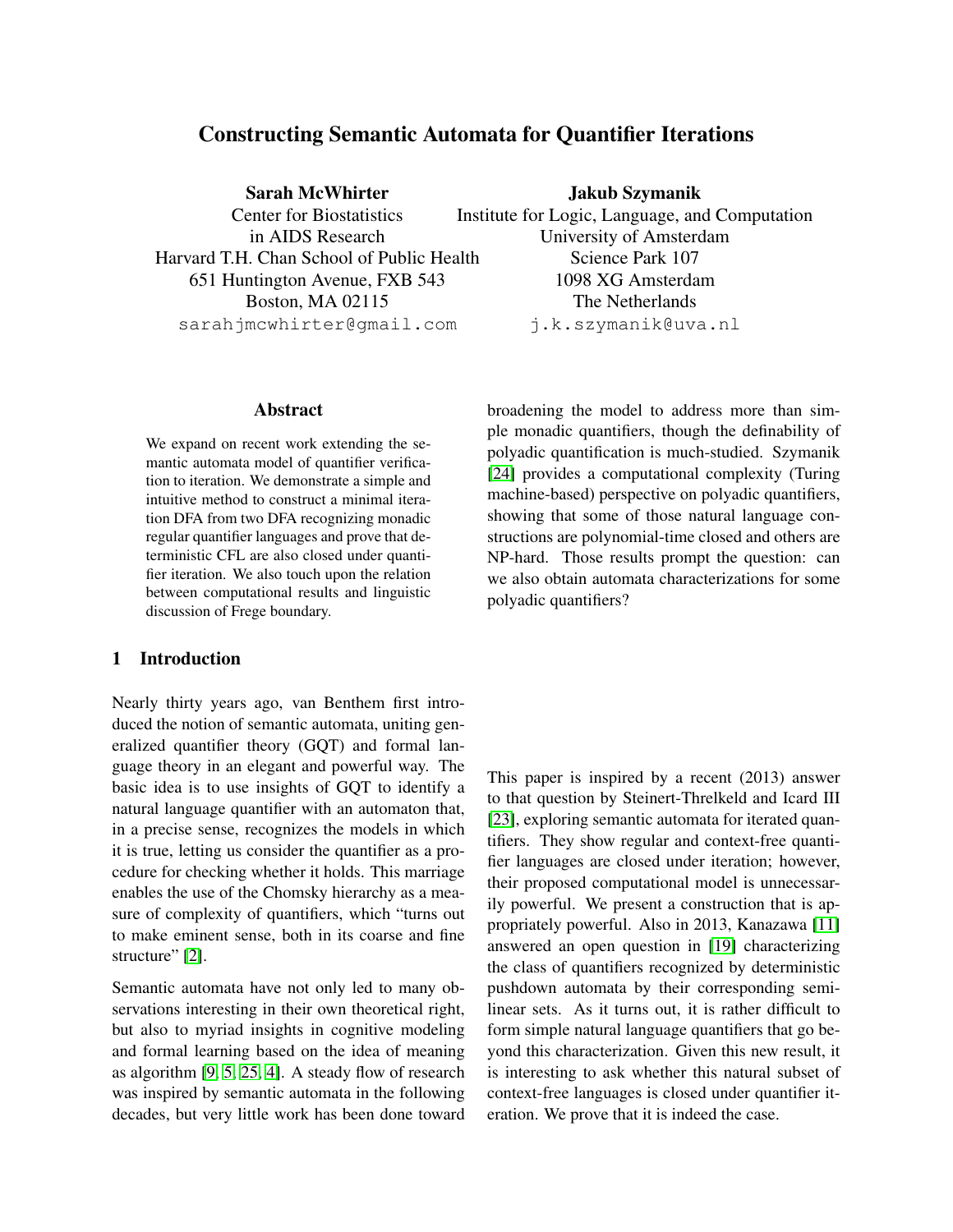### 2 Prerequisites

#### 2.1 Generalized Quantifiers

In this section we recall a few basic concepts of GQT and refer readers to [\[20\]](#page-15-4) for more information. GQT applied to natural language treats determiners as relations between the denotations of other constituents of a sentence. For example, every is the inclusion relation: *Every student wrote a thesis* is true just in case every individual in the set of students is also in the set of thesis-writers. We can write the meanings of the quantifiers as:

| every | $= \{(M, A, B) : A \subseteq B\}$                   |
|-------|-----------------------------------------------------|
|       | at least three $= \{(M, A, B):  A \cap B  \geq 3\}$ |

These are simple examples, but a quantifier may denote a relation between any number of relations of any arity. Mostowski [\[18\]](#page-15-5) first introduced the general notion of a unary quantifier, binding a single variable in a formula similarly to ∀ and ∃ in standard logic. Lindström extended this to arbitrary types.

**Definition 2.1.** [\[16\]](#page-15-6) A Lindström quantifier  $\mathbb Q$ of type  $\langle n_1, \ldots, n_k \rangle$  is a class of models  $\mathcal{M} =$  $(M, R_1, \ldots, R_k)$  with the  $R_i$   $n_i$ -ary that is closed under isomorphism.

Monadic quantifiers (i.e. of type  $(1, \ldots, 1)$ ) are sufficient to analyze simple sentences following the schema *Q*<sup>1</sup> *A are B*, as in *Every Olympian is an athlete*. However, natural language is full of examples of polyadic quantification, such as the following *iteration*:

#### *Half the students passed every class.*

Taking  $S$  as the set of students,  $C$  as the set of classes, and  $P = \{(s, c) : s \text{ passed } c\}$ , we can give the truth conditions of this sentence as:

$$
(\text{half} \cdot \text{every})(S, C, P)
$$
  

$$
\Leftrightarrow \text{half}(S, \{s : \text{every}(C, P_s)\})
$$

where  $P_s$  is the set  $\{c : (s, c) \in P\}$ . The iteration of half and every yields a new quantifier half ⋅ every which takes two sets and a binary relation between them as arguments.

**Definition 2.2.** Let  $Q_1$  and  $Q_2$  both be of type  $\langle 1, 1 \rangle$ .  $Q_1 \cdot Q_2$  is the type  $\langle 1, 1, 2 \rangle$  quantifier such that for all

 $A, B \subseteq M$  and  $R \subseteq M^2$ :  $(Q_1 \cdot Q_2)(A, B, R) \Leftrightarrow Q_1(A, \{a : Q_2(B, R_a)\})$ 

The iteration of three type  $(1, 1)$  quantifiers creates a type  $\langle 1, 1, 1, 3 \rangle$  quantifier, and so forth.

Natural language determiners are generally taken to satisfy certain semantic universals [\[1\]](#page-14-5) yielding socalled CE-quantifiers:

• Q of type  $(1, 1)$  satisfies extensionality (EXT) if and only if for all  $A, B \subseteq M$  and  $M \subseteq M'$ :

$$
\mathsf{Q}_M(A, B) \Leftrightarrow \mathsf{Q}_{M'}(A, B)
$$

• Q of type  $(1, 1)$  is conservative (CONS) if and only if for all M and  $A, B \subseteq M$ :

 $Q_M(A, B) \Leftrightarrow Q_M(A, A \cap B)$ 

• Q of type  $(1, 1)$  satisfies isomorphism closure (ISOM)<sup>[1](#page-1-0)</sup> if and only if for all  $A, B \subseteq M$  and  $A', B' \subseteq M'$ , if  $(M, A, B) \cong (M', A', B')$ :

$$
\mathsf{Q}_M(A,B) \Leftrightarrow \mathsf{Q}_{M'}(A',B')
$$

**Definition 2.3.** For Q a type  $\langle 1, 1 \rangle$  CE quantifier, define  $Q^c$  by:

$$
Qc(x, y) \Leftrightarrow \exists M \text{ and } A, B \subseteq M \text{ s.t.}
$$
  
 $|A - B| = x, |A \cap B| = y \text{ and } Q_M(A, B)$ 

**Theorem 2.4** ([\[2\]](#page-14-0)). Let Q of type  $\langle 1, 1 \rangle$  be a CEquantifier. Then for all M and  $A, B \subseteq M$ :

$$
Q(A, B) \Leftrightarrow Q^{c}(|A - B|, |A \cap B|)
$$

# 2.2 Regular and Deterministic Context-free Languages

We assume familiarity with formal language theory [\[10\]](#page-14-6), but recall a few definitions and key results for later reference, mostly following [\[21\]](#page-15-7).

Definition 2.5. A deterministic finite automaton (DFA) A is a five-tuple  $(Q, \Sigma, \delta, s, F)$  where Q is a finite set of states,  $\Sigma$  is an input alphabet,  $\delta$  is a function from  $Q \times \Sigma$  to  $Q$ ,  $s \in Q$  is the start state, and  $F \subseteq Q$  is a set of final states.

A DFA is often graphically represented as a set of nodes (the states of the machine, with the start

<span id="page-1-0"></span><sup>&</sup>lt;sup>1</sup>Note that isomorphism closure is part of our definition of generalized quantifier from the outset.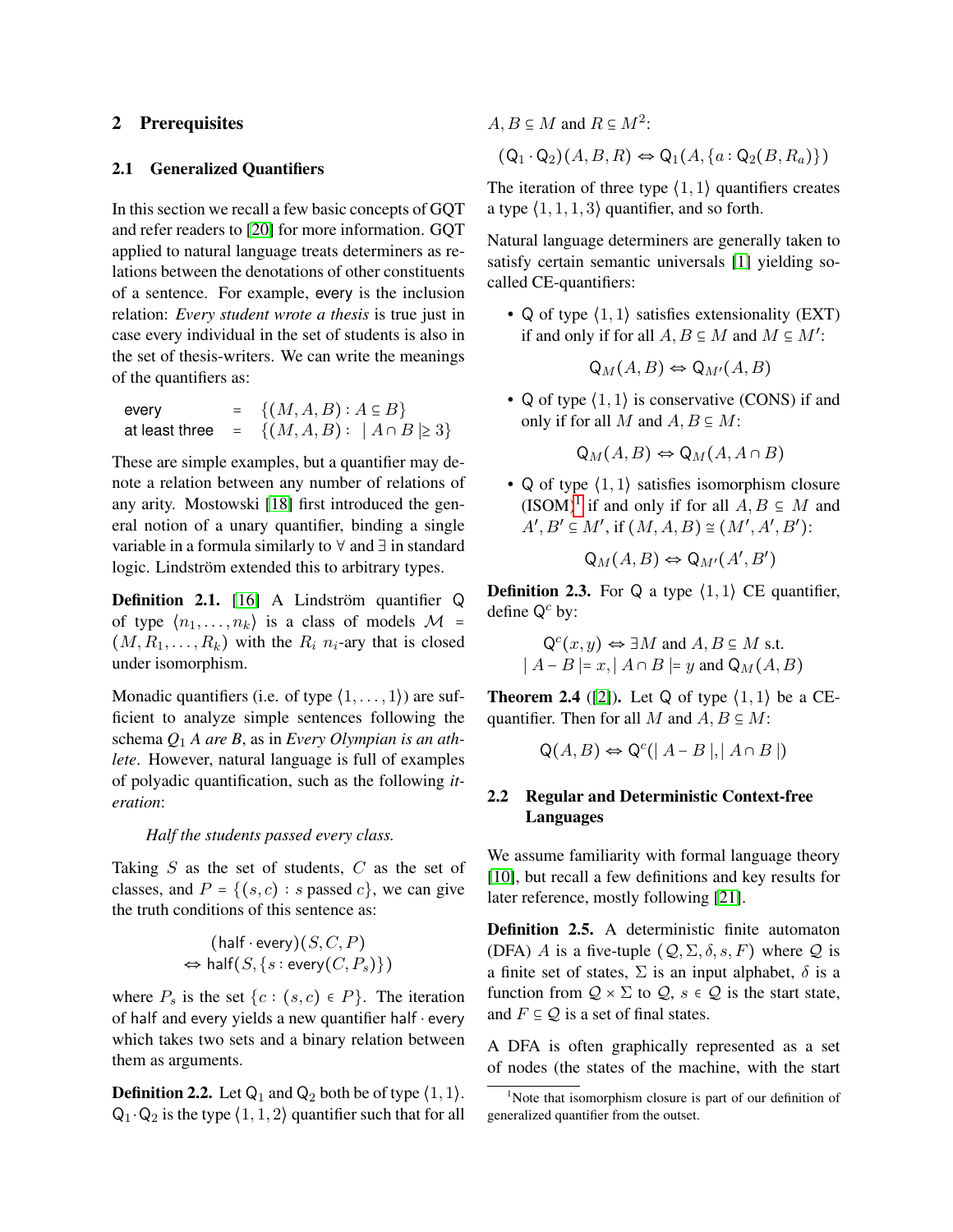state indicated by an ingoing arrow with no source, and the final states doubly circled) with labeled, directed edges between them (representing the transition function). An edge from  $q$  to  $p$  labeled  $a$ means that  $\delta(q, a) = p$ . We can extend  $\delta$  to be defined for entire strings in the obvious way, setting  $\delta(q, w) = \delta(\delta(q, a), v)$  where  $w = av$  and a is a single symbol of  $\Sigma$ . The language of A is the set of strings w such that a *run* of A (a computation beginning in s, reading w and transitioning according to  $\delta$ ) ends in a final state:

$$
L(A) = \{w : \delta(s, w) \in F\}
$$

The set of languages accepted by some DFA are the *regular languages* (REG). REG has nice closure properties, including closure under concatenation, substitution, and complementation. These results are all easily proven via automata construction; however, while the first two generally result in *nondeterministic* finite automata due to the addition of  $\epsilon$ transitions, the complement is obtained by switching final and non-final states.

*Deterministic context-free languages* (DCFLs) are a proper subclass of context-free languages.

Definition 2.6. A deterministic pushdown automaton (DPDA)  $M$  is given by a six-tuple  $(Q, \Sigma, \Gamma, Z_0, \delta, s, F)$  where:

•  $\delta$  is a function from  $\mathcal{Q} \times \Sigma \times \Gamma$  to  $(\mathcal{Q} \times \Gamma) \cup$ {∅} such that the following condition holds for every  $q \in \mathcal{Q}$ ,  $a \in \Sigma$ , and  $x \in \Gamma$ :

exactly one of 
$$
\delta(q, a, x), \delta(q, a, \epsilon), \delta(q, \epsilon, x)
$$
  
and  $\delta(q, \epsilon, \epsilon)$  is non-empty.

This ensures that  $M$  always has exactly one move per configuration (is deterministic).

DPDA extend DFA with a stack (the last-in-firstout data structure) having push and pop operations. They may accept by final state or empty stack, but these notions are equivalent for end-marked languages.

Like REG, CFL is closed under concatenation and substitution, but not complementation. DCFL is closed under complementation (see Lemma [5.1\)](#page-8-0), but not substitution.

# 2.3 Semantic Automata for Monadic **Ouantifiers**

Recall that if a quantifier Q satisfies CONS, EXT, and ISOM, then it has an equivalent representation as a binary relation on natural numbers  $Q<sup>c</sup>$  such that

$$
Q(A, B) \Leftrightarrow Q^{c}(|A - B|, |A \cap B|)
$$

Since the truth of  $Q(A, B)$  depends only on the cardinalities of A and  $A \cap B$ , we can record all the information relevant to its evaluation as a string of 0's and 1's with one symbol per element  $a$  in  $A$ : if  $a$ is in  $A \cap B$ , record a 1, otherwise record 0 (*a* is in  $A-B$ ). Formally, we can define the following translation function.

**Definition 2.7.** Let  $M = \langle M, A, B \rangle$  be a model,  $\vec{a}$  an enumeration of A, and  $n = |A|$ . We define  $\tau(\vec{a},B) \in \{0,1\}^n$  by

$$
(\tau(\vec{a},B))_i = \begin{cases} 0 & a_i \in A - B \\ 1 & a_i \in A \cap B \end{cases}
$$

For a string  $s \in \{0,1\}^*$  generated by  $\tau(\vec{a},B)$ , let  $\#_0(s)$  denote the number of 0's in s and  $\#_1(s)$  the number of 1's. Then we have

$$
(\#_0(s), \#_1(s)) \in \mathbb{Q}^c
$$
  
\n
$$
\Leftrightarrow (|A - B|, |A \cap B|) \in \mathbb{Q}^c
$$
  
\n
$$
\Leftrightarrow \mathbb{Q}(A, B)
$$

Since we have a correspondence between models and strings, we can take the set of strings corresponding to the set of models where Q is true to constitute the *language* of Q:

$$
\mathcal{L}_{Q} = \{s \in \{0,1\}^{*} : (\#_{0}(s), \#_{1}(s)) \in Q^{c}\}\
$$

For example:

| Every         | = | \n $\{s \in \{0,1\}^* : \#_0(s) = 0\}$ \n        |
|---------------|---|--------------------------------------------------|
| Clearly three | = | \n $\{s \in \{0,1\}^* : \#_1(s) = 3\}$ \n        |
| Even          | = | \n $\{s \in \{0,1\}^* : \#_1(s) \mod 2 = 0\}$ \n |
| Chalf         | = | \n $\{s \in \{0,1\}^* : \#_1(s) = \#_0(s)\}$ \n  |

This opens up the application of automata theory to generalized quantification.

Theorem 2.8. [\[2\]](#page-14-0) The first-order (FO) definable quantifiers are precisely those which can be recognized by permutation-invariant acyclic finite state machines.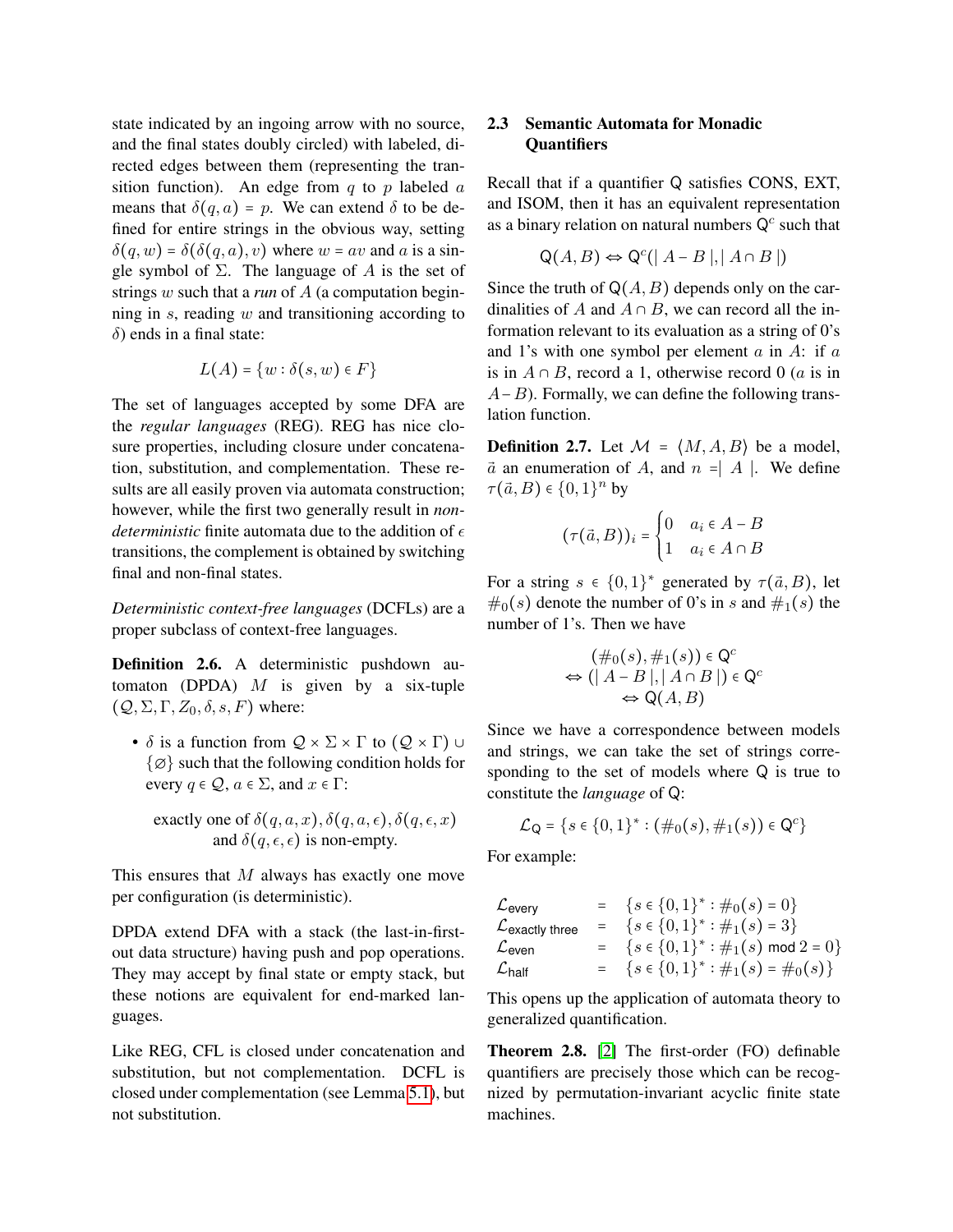Theorem 2.9. [\[19\]](#page-15-3) Finite automata accept the class of all monadic quantifiers definable in FO logic extended with all divisibility quantifiers.

For example, exactly three and every, which are FO definable, are accepted by the respective automata in Figure [2.](#page-6-0) To account for the "counting modulo" quantifiers such as every, which are not FO definable, we need automata with loops. We will refer to quantifiers with languages accepted by finite automata as *regular quantifiers*.

Theorem 2.10. [\[2\]](#page-14-0) Every PDA-computable quantifier is FO additively definable.

<span id="page-3-4"></span>Theorem 2.11. [\[2\]](#page-14-0) Every FO additively definable binary quantifier is PDA-computable.

This means that the proportional quantifiers such as half or at least two-thirds need the extra computing power of a stack to keep track of the relative number of 1's and 0's. Similarly, we refer to such quantifiers as *(deterministic) context free quantifiers*.

### 3 New Proof of Closure under Iteration

Shane Steinert-Threlkeld and Thomas Icard III made the first foray into semantic automata for polyadic quantifiers with their paper [\[23\]](#page-15-2). First we present a convention for translating models with binary relations into strings. Then we reprove the results that regular and context-free languages are closed under quantifier iteration in a cleaner fashion that makes explicit the intuitions grounding their proofs.

In order to talk about the language accepted by an automaton for an iterated quantifier, we need a way of translating models with *non-unary relations* into strings.<sup>[2](#page-3-0)</sup> The idea is simple: given a binary relation  $R$  with domain  $A$  and range  $B$ , look in turn at every element  $a$  of  $A$  and record, for each element  $b$  of  $B$ , whether or not  $a$  is in the relation  $R$  with  $b$ . To keep the substrings generated by each  $a$  distinguishable, we introduce a new separator symbol  $\Xi$ .

<span id="page-3-3"></span>Example 3.1. A quick example will make the definition to follow more intuitive. Figure [1](#page-3-1) depicts a model with sets  $A$  and  $B$  and a relation  $R$  between the two. This could represent, for example, a set of aunts, a set of books, and the information regarding which aunts read which books. To translate this model into a string, we look at the elements of A in some order (the indices yield a natural enumeration) and examine which elements of  $B$  they connect to:  $a_1 R$ 's every element of B, so we write 111 $\mathbb{E}$ ;  $a_2 R$ 's only the first element, so we write 100 $\Xi$ ;  $a_3 R$ 's the last two elements, so we write 011⧈. Concatenating these three substrings yields  $111@100@011@$ , which is the string representation of the model.

<span id="page-3-1"></span>

Figure 1: Example for Definition [3.2](#page-3-2)

<span id="page-3-2"></span>**Definition 3.2.** Let  $M = \langle M, A, B, R \rangle$  be a model,  $\vec{a}$  and  $\vec{b}$  enumerations of A and B, and let  $n = |A|$ . Define a new translation function  $\tau_2$  which takes two sets and a binary relation as arguments:

$$
\tau_2(\vec{a}, \vec{b}, R) = (\tau(\vec{b}, R_{a_i}) \square)_{i \leq n}
$$

where  $R_{a_i} = \{b \in B : (a_i, b) \in R\}$  is the set of b in B in the relation R with  $a_i$ . That is, for each  $a_i$ ,  $\tau$  computes a substring with a separator symbol  $\Box$ appended to the end, recording a 1 if  $b_j$  is in  $R_{a_i}$  and a 0 otherwise. The final string is the concatenation of all these substrings.

Now languages of iterated type  $\langle 1, 1, 2 \rangle$  quantifiers are straightforward extensions of languages in the monadic type  $(1, 1)$  case. Recall that a quantifier  $Q_1$  is equivalently a binary relation  $Q_1^c$  between the number of 1's and 0's in the strings of its language. For quantifiers of the form  $Q_1 \cdot Q_2$ , we let subwords (sequences of 1's and 0's separated by  $\equiv$ 's) in the language of  $\mathsf{Q}_2$  replace 1's and subwords in the complement of the language of  $Q_2$  replace 0's as the units upon which  $Q_1^c$  is defined. Whether or not a subword is in the language of  $Q_2$  is just an instance of the simple monadic case.

To see that this is the correct intuition, recall the def-

<span id="page-3-0"></span> $2$ For simplicity, in this paper, we assume the relations are binary, but all the results may be easily generalized [\[17\]](#page-15-8).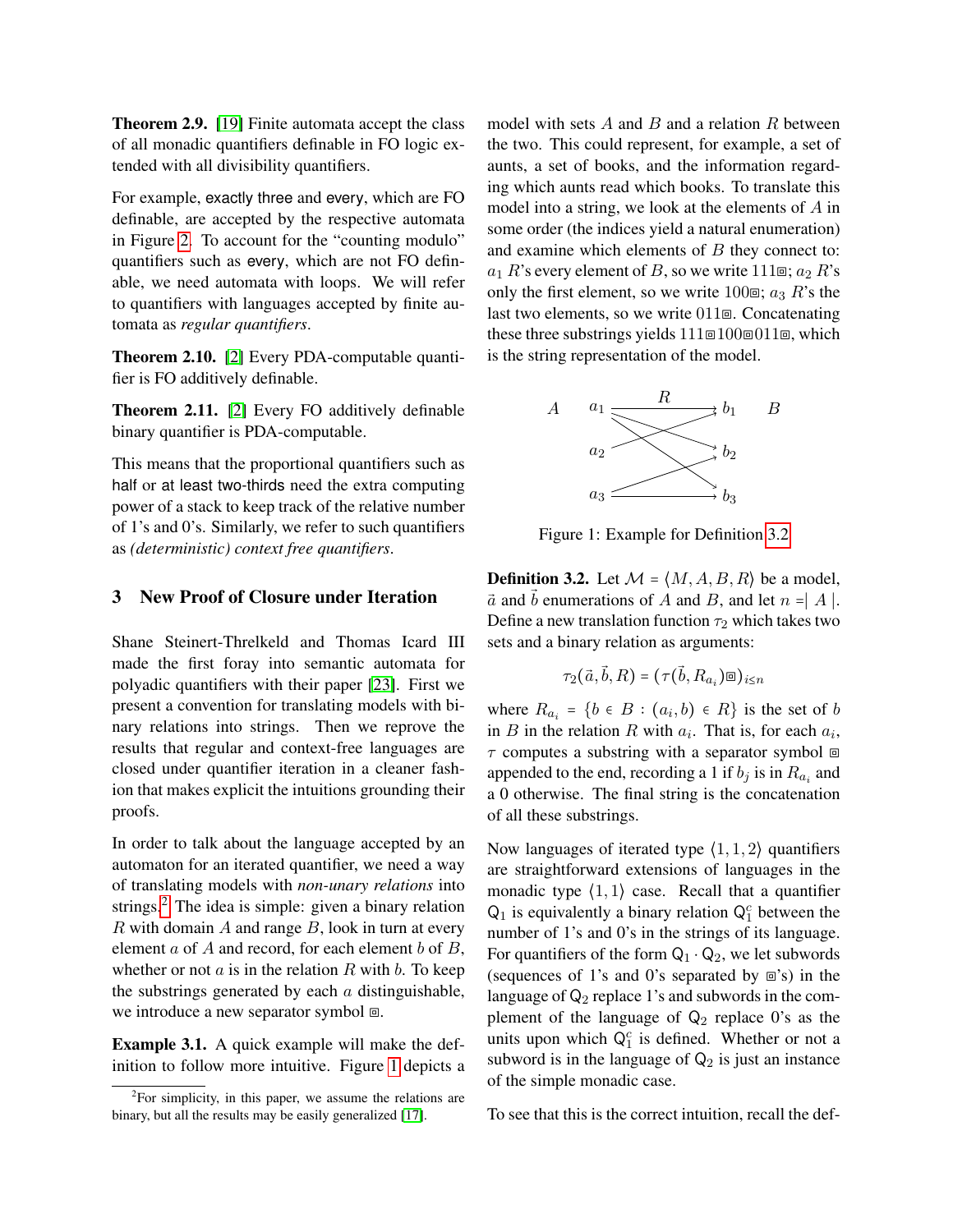inition of binary iterations:

$$
(Q_1 \cdot Q_2)(A, B, R) \Leftrightarrow Q_1(A, \{a : Q_2(B, R_a)\})
$$

If we denote the set  $\{a : Q_2(B, R_a)\}\$  by X, then a single a (yielding a 1 by  $\tau$ ) is in  $A \cap X$  if and only if Q<sub>2</sub>-many b are in  $B \cap R_a$  (yielding a string in the language of  $Q_2$  by  $\tau$ ). Thus we also have that a is in  $A - X$  (yielding a 0) if and only if it's not the case that Q<sub>2</sub>-many b are in  $B \cap R_a$  (yielding a string not in the language of  $Q_2$ –equivalently, a string in the complement). Since they are equivalent, we write  $w \notin \mathcal{L}_{Q_2}$  and  $w \in \mathcal{L}_{\neg Q_2}$  interchangeably throughout.

<span id="page-4-1"></span>**Definition 3.3.** Let  $Q_1$  and  $Q_2$  be quantifiers of type  $\langle 1, 1 \rangle$ . We define the language of  $Q_1 \cdot Q_2$  by

$$
\mathcal{L}_{Q_1 \cdot Q_2} = \{ w \in (w_i \boxplus)^* : w_i \in \{0, 1\}^* \text{ and } \newline (\mid \{w_i : w_i \notin \mathcal{L}_{Q_2}\} \mid, \mid \{w_i : w_i \in \mathcal{L}_{Q_2}\} \mid) \in Q_1^c \}.
$$

Example 3.4. The language of the iterated quantifier some ⋅ every still ultimately reduces to a numerical constraint on the number of 1's and 0's in strings of the language:

$$
s \in \mathcal{L}_{\text{some-every}} \Leftrightarrow
$$
  
\n
$$
(| \{ w_i : w_i \notin \mathcal{L}_{\text{every}} \} |, | \{ w_i : w_i \in \mathcal{L}_{\text{every}} \} |)
$$
  
\n
$$
\in \text{some}^c \Leftrightarrow |\{ w_i : w_i \in \mathcal{L}_{\text{every}} \} | > 0
$$
  
\n
$$
\Leftrightarrow |\{ w_i : (\#_0(w_i), \#_1(w_i)) \in \text{every}^c \} | > 0
$$
  
\n
$$
\Leftrightarrow |\{ w_i : \#_0(w_i) = 0 \} | > 0
$$

By a similar derivation we get:

 $s \in \mathcal{L}_{\mathsf{every\text{-}some}} \Leftrightarrow |\{w_i : \#_1(w_i) = 0\}| = 0$ 

The string from Example [3.1,](#page-3-3)  $111 \text{ } \text{ } 100 \text{ } \text{ } \text{ } 011 \text{ } \text{ } \text{ } \text{ } s$  is a member of both these languages, indicating that the sentences *Every A R some B* and *Some A R every B* are both true in the model depicted by Figure [1.](#page-3-1)

In the following sections we often speak of *words in the language of*  $\mathsf{Q}_2$  without explicitly stating whether we mean words in  $\{0, 1\}$  or words ending in ⧈. When considering these strings as input for iteration automata, we will make reference to the *wellformedness* of a string. Call a string *well-formed* if it ends in  $\Xi$ . The reader may wonder why we don't define well-formedness in terms of individual subwords. To explain this, we must point out that the language accepted by an iteration automaton is in a sense bigger than the number of relations whose translation it accepts  $[17]^3$  $[17]^3$  $[17]^3$ .

Steinert-Threlkeld and Icard III argue the closure of regular and context-free languages under quantifier iteration via arguments from regular expressions and context-free grammars, respectively. Their intuitive justification does not outright mention the general closure of regular and context-free languages under substitution; however, it is informative to deliberately state the fact that quantifier iteration *just is* an instance of substitution, from which these closure results follow straightforwardly. In our reformulations of their proofs, we define substitutions directly on languages.

**Theorem 3.5.** Let  $\mathcal{L}_{Q_1}$  and  $\mathcal{L}_{Q_2}$  be languages of type  $\langle 1, 1 \rangle$  regular quantifiers with alphabets  $\Sigma_1$  =  $\Sigma_2 = \{0, 1\}$ .  $\mathcal{L}_{\mathsf{Q}_1 \cdot \mathsf{Q}_2}$  is a regular language.

*Proof.* Define a substitution s on  $\mathcal{L}_{Q_1}$  by the following:

- $s(0) = \mathcal{L}_{\neg \mathsf{Q}_{2}} \square$
- $s(1) = \mathcal{L}_{\mathsf{Q}_2}$

$$
\underline{\text{Claim:}} \ s(\mathcal{L}_{\mathsf{Q}_1}) = \mathcal{L}_{\mathsf{Q}_1 \cdot \mathsf{Q}_2}
$$

Proof: This is immediately clear from the substitution. For  $w = (w_i \boxdot)^*$ ,  $w \in \mathcal{L}_{Q_1 \cdot Q_2}$  if and only if ( { $w_i : w_i \in \mathcal{L}_{\neg \mathsf{Q}_2}$ } |, | { $w_i : w_i \in \mathcal{L}_{\mathsf{Q}_2}$ } |) ∈  $\mathsf{Q}_1^c$ , if and only if  $w = s(w')$  where  $(\#_0(w'), \#_1(w')) \in \mathsf{Q}_1^c$ , if and only if  $w \in s(\mathcal{L}_{Q_1})$ . ). ∎

Thus *s* is the appropriate substitution. Since regular languages are closed under complement,  $\mathcal{L}_{\neg \mathsf{Q}_2}$  is regular, and since regular languages are closed under concatenation,  $\mathcal{L}_{(-)Q_2}$  is regular. Thus s defines a regular substitution, so by regular substitution closure,  $s(\mathcal{L}_{Q_1}) = \mathcal{L}_{Q_1 \cdot Q_2}$  is a regular language.  $\Box$ 

<span id="page-4-2"></span>**Theorem 3.6.** Let  $\mathcal{L}_{Q_1}$  and  $\mathcal{L}_{Q_2}$  be languages of type  $(1, 1)$  context-free quantifiers with alphabets  $\Sigma_1 = \Sigma_2 = \{0, 1\}$ .  $\mathcal{L}_{\mathsf{Q}_1 \cdot \mathsf{Q}_2}$  is a context-free language.

*Proof.* We use the same substitution s on  $\mathcal{L}_{Q_1}$ :

<span id="page-4-0"></span><sup>&</sup>lt;sup>3</sup>For a model  $\mathcal{M} = (M, A, B, R)$  with  $n = |A|$  and  $m = |A|$ B |,  $\tau_2$  generates strings of the form  $((1+0)^m \square)^n$ , but  $\mathcal{L}_{Q_1 \cdot Q_2}$ contains strings of the form  $((1+0)^* \square)^*$ , where subwords need not have equal length.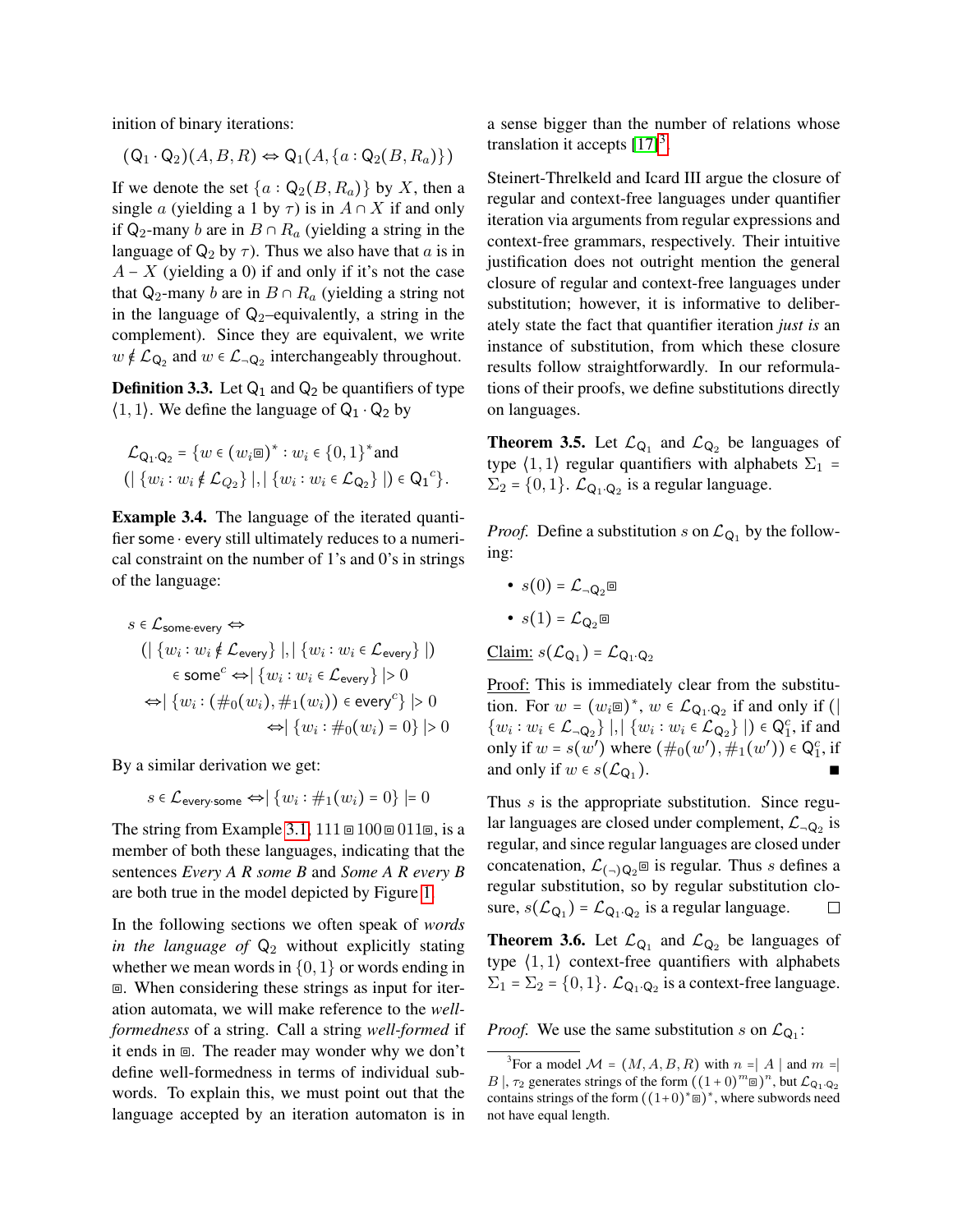•  $s(0) = \mathcal{L}_{\neg \mathsf{Q}_2} \square$ •  $s(1) = \mathcal{L}_{\Omega_2}$ 

<u>Claim:</u>  $s(\mathcal{L}_{Q_1}) = \mathcal{L}_{Q_1 \cdot Q_2}$ 

Proof: The argument for the previous Claim holds here as well.

Since context-free *quantifier* languages are closed under complement<sup>[4](#page-5-0)</sup>,  $\mathcal{L}_{\neg Q_2}$  is context-free, and since context-free languages are closed under concatenation,  $\mathcal{L}_{(-)Q_2}$  is context-free. Thus *s* defines a context-free substitution, so by context-free substitution closure,  $s(\mathcal{L}_{Q_1}) = \mathcal{L}_{Q_1 \cdot Q_2}$  is a context-free language.

 $\Box$ 

#### 4 Constructing minimal iteration DFA

As mentioned previously, the construction in [\[23\]](#page-15-2) is overly powerful, creating a pushdown automaton as the iteration of two DFA. Their construction of  $Q_1 \cdot Q_2$  consists of a copy of  $Q_2$  that pushes a 1 (0) to the stack for every subword in  $\mathcal{L}_{Q_2}$  ( $\mathcal{L}_{\neg Q_2}$ ) and a "pushdown reader"  $Q_1^P$  that "reads" the resulting stack. Further, in that paper they state "There appears to be no such analogously general mechanism for generating minimal DFAs." Of course, there is great theoretical and practical interest in identifying the least-powerful automata recognizing iterated quantifiers. The duality between languages and automata makes formal language theory interesting in its own right, and the fact that automata often represent intuitive algorithms for string-membership provides further motivation from the perspective of modeling quantifier verification. We show that, as the iteration closure of regular languages suggests, there is a general method to construct an iteration DFA from two DFA, and furthermore we can directly construct the near-minimal version in every case.

The definition of languages of iterated quantifiers already suggests how to go about constructing iterated automata from the monadic building blocks. For languages, just replace 1's in the first by entire

words in the language of the second, and 0's by entire words in the complement of the language of the second. To complete the picture, we must ask ourselves, *what is the analogous notion in terms of automata*? Quite simply, *1-transitions* of the first automaton should be replaced by *accepting runs* of the second automaton and *0-transitions* replaced by *rejecting runs*.

The main idea is to start with  $Q_1$  as the backbone of  $Q_1 \cdot Q_2$  and then replace each of its states with a copy of  $\mathsf{Q}_2$ . To make things easier, imagine these copies are indexed by the state they replace. From here on we refer to such copies by  $Q_2^q$  $\frac{q}{2}$  and refer to their components in the obvious way (e.g.  $\mathcal{Q}_2^q$  $^{q}_{2}, s^{q}_{2}$  $^{q}_{2}, \delta^{q}_{2}, F^{q}_{2}$ ). If some copy  $\mathsf{Q}_2^q$  $\frac{q}{2}$  ends in a final state seeing some subword, then the machine should behave as if  $Q_1$  had seen a 1. Suppose  $q$  would transition to  $p$  on a 1. This means that every final state of  $Q_2^q$  $\frac{q}{2}$  should transition to the start state of  $Q_2^p$  $2^p$  on  $\mathbf{D}$  (as this marks the end of the subword). Similarly, every rejecting state of  $\mathsf{Q}_2^q$  $_2^q$  should have a  $\Box$ -transition to  $Q_2^r$ , where r is the state that q would transition to on a 0.  $Q_1 \cdot Q_2$ has the same start and final states as  $Q_1$ .

Before giving the formal definition, let us dig a little deeper with an example. Consider the automaton exactly three ⋅ every depicted in Figure [3.](#page-6-1) The vestiges of the original state-space of exactly three is clearly visible as the "spine" of the automaton, enclosed in the darker dashed box, but the original states have been replaced by copies of every, enclosed in the lighter dashed boxes. There are three exceptions to this simple replacement scheme:

- (i) Final states: Notice that the final state of exactly three remains externally linked up with a copy of every. This is so that the automaton cannot erroneously accept a word ending in 111, for example, which is not well-formed.
- (ii) Terminal states: Notice that the terminal state of exactly three doesn't seem to have been replaced at all. If the automaton reaches state  $q_5$ , the rest of the input is irrelevant. The automaton can *only* reject at this point, hence the looping on every symbol.
- (iii) Final, terminal states: The current example does not exhibit this exception, but when an au-

<span id="page-5-0"></span><sup>&</sup>lt;sup>4</sup>This follows from Theorem [2.11,](#page-3-4) since semilinear or FO definable sets are closed under complement.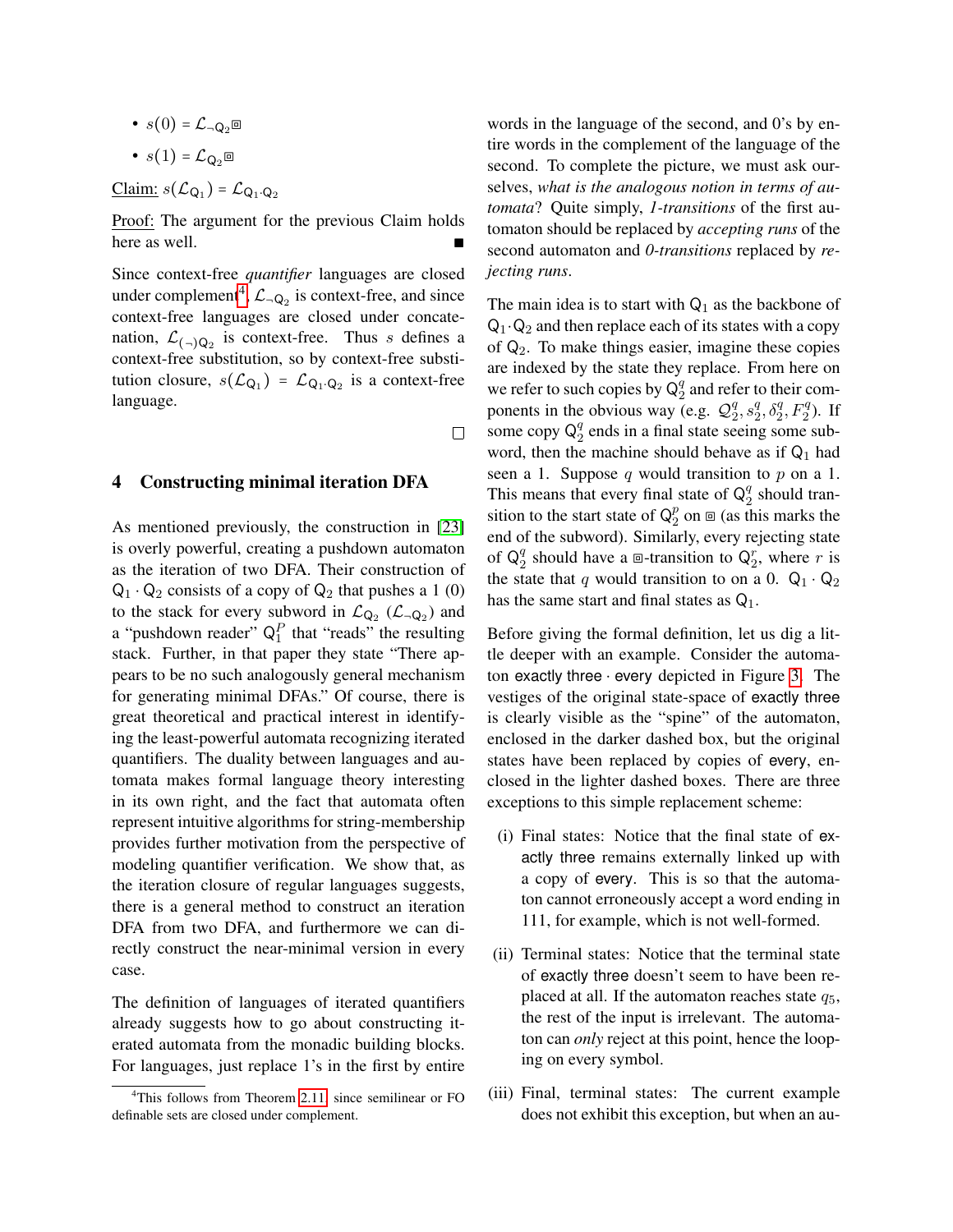tomaton reaches a state that is both final and terminal, it should accept irrespective of the remaining input *so long as* it is well-formed. Such states q require at most one extra state  $e_q$ to go to in which to loop on 0 and 1 and then return to q on  $\Xi$ . If q has a predecessor state r with equivalent behavior, then the extra state is unnecessary (as  $q$  may just go to  $r$  on 0 and 1).

<span id="page-6-0"></span>

Figure 2: exactly three and every

<span id="page-6-1"></span>

Figure 3: exactly three⋅every

As the state-space is given by the replacement scheme, and the 1 and 0-transitions are given by the copies of  $Q_2$ , all that remains is to specify the  $\Box$ transitions, which are determined by the 1 and 0 transitions in the original  $Q_1$ . Consider the states  $q_1$ and  $q'_1$ , together comprising  $\mathsf{Q}_2^q$  $_2^q$ , replacing q in exactly three. Since  $q_1$  is an accepting state in every, a subrun ending there is analogous to a 1. Thus the  $\Box$ transition from  $q_1$  should mimic the 1-transition of q to  $q'$ , going to the start state of the copy of  $\mathsf{Q}_2$  replacing  $q'$ . Similarly,  $q'_1$  should mimic the 0-behavior of q, which is to loop, meaning  $q'_1$  should return to the start state of the  $Q_2$  copy of which it is a member.

The final state  $q_4$  is not itself a member of any copy of  $Q_2$ , but its  $\Box$  transitions are still decided by the start state of its associated copy of  $Q_2$ . If  $\Box$  is seen in such a state, this means the current subword was empty; this works because  $\epsilon$  (the empty string) is in the language of  $Q_2$  if and only if  $s_2$  is final, so  $s_2$ appropriately determines  $\Xi$ -behavior.

<span id="page-6-2"></span>Definition 4.1. Previously we likened the state space of  $Q_1$  to the spine or essential structure of  $Q_1 \cdot Q_2$ . Here we make this idea precise by describing a mapping between  $Q_1$  and a subspace of  $Q$  (the state-space of the iteration automaton). Define a bijection  $f : Q_1 \rightarrow Q$  by the following:

$$
f(q) = \begin{cases} q_F & q \in F_1, \text{ non-terminal} \\ s_2^q & q \notin F_1, \text{ non-terminal} \\ q_{FT} & q \in F_1, \text{ terminal} \\ q_T & q \notin F_1, \text{ terminal} \end{cases}
$$

For example, if a state in  $Q$  has the subscript  $F$ , then the corresponding state in  $Q_1$  must have been both final and non-terminal. Not every  $s_2^q$  $\frac{q}{2}$  in  $\mathcal{Q}$  is  $f(q)$ for some  $q \in Q_1$ , but if  $q \in Q_1$  is non-final and nonterminal, it will be merged with the start state of its copy of  $\mathsf{Q}_2$ . This state mapping will be mostly useful for defining the transition function for the iteration automata. Using this mapping to convert between q and  $f(q)$  and vice versa, we can be sensitive to the above-mentioned exceptions in the replacement scheme while still using  $\delta_1$  to define  $\delta$ . When the value of  $f$  for some  $q$  is clear, we may write it directly, e.g. " $q_{FT}$ " in lieu of " $f(q)$ ," and similarly for  $f^{-1}$ . Sometimes we write, e.g.,  $q_T$  to mean a specific state, and other times to mean the set of all states that are  $f(q)$  for some non-final, terminal state q. The intention should be clear from the context.

**Definition 4.2.** Let  $Q_1 = (Q_1, \Sigma_1, \delta_1, s_1, F_1)$  and  $Q_2 = (Q_2, \Sigma_2, \delta_2, s_2, F_2)$  be DFAs accepting the monadic quantifier languages  $\mathcal{L}_{Q_1}$  and  $\mathcal{L}_{Q_2}$ , respectively. The iteration DFA  $Q_1 \cdot Q_2$  is given by:

• Q: 
$$
\bigcup_{q \in Q_1} \begin{cases} Q_2^q \cup \{q_F\} & q \in F_1, \text{ non-terminal} \\ Q_2^q & q \notin F_1, \text{ non-terminal} \\ \{e_q, q_{FT}\} & q \in F_1, \text{ terminal} \\ \{q_T\} & q \notin F_1, \text{ terminal} \end{cases}
$$

Here  $e_q$  is the (potentially unnecessary) state added to make sure input seen in  $q_{FT}$  is wellformed.

- $\Sigma = \{0, 1, \square\}$
- Transition function: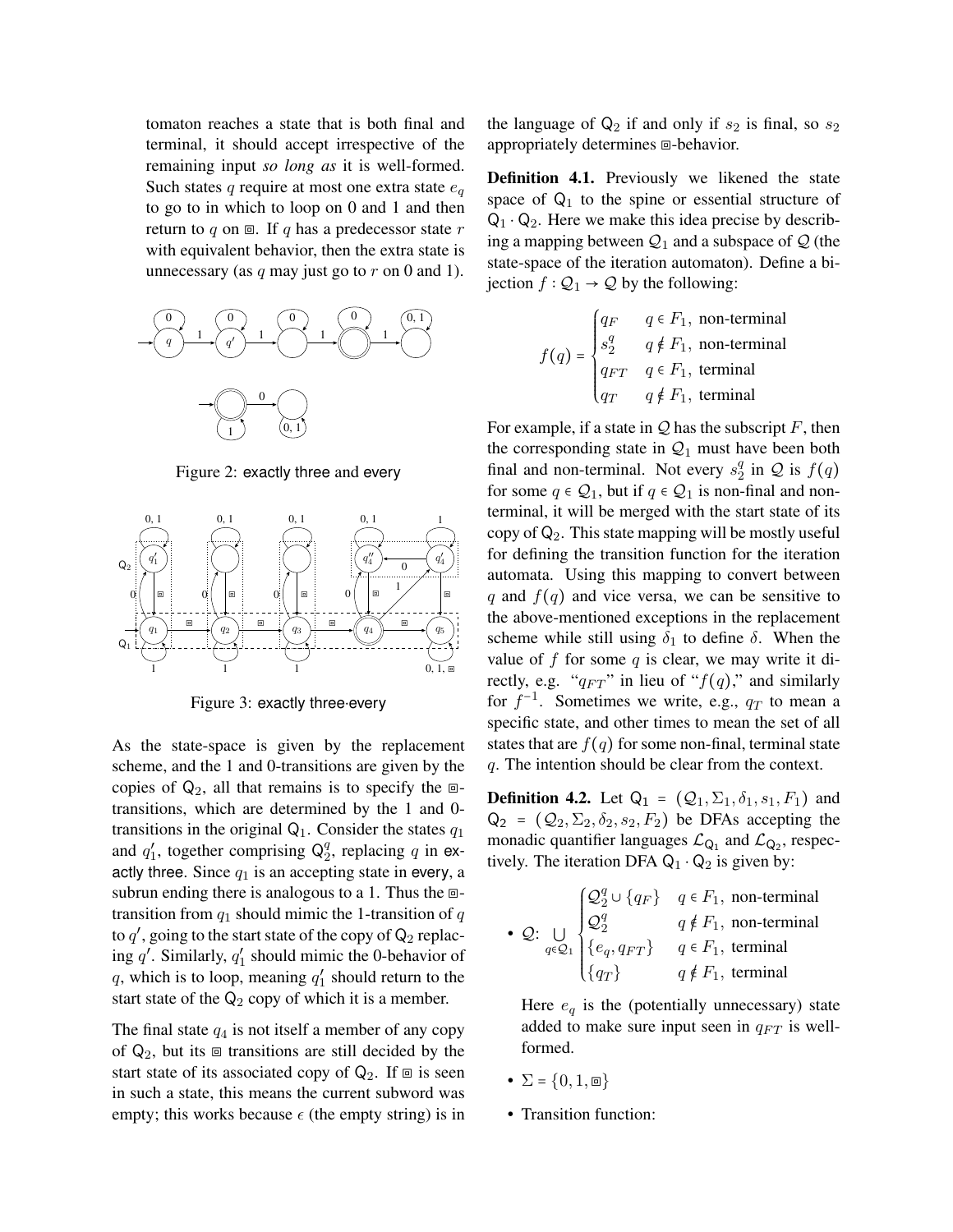$$
- \text{ For } p \in \mathcal{Q}_2^q : \delta(p, x) =
$$
\n
$$
\begin{cases}\n\delta_2^q(p, x) & x \in \{0, 1\} \\
f(\delta_1(f^{-1}(p), 1)) & x = \mathbb{E}, p \in F_2^q \\
f(\delta_1(f^{-1}(p), 0)) & x = \mathbb{E}, p \notin F_2^q\n\end{cases}
$$
\n
$$
- \text{ For } q \in \{q_F\}: \delta(q, x) = \delta_2^q(s_2^q, x)
$$
\n
$$
- \text{ For } q \in \{q_T\}: \delta(q, x) = q
$$

$$
- \text{ For } q \in \{q_{FT}\}: \delta(q, x) = \begin{cases} e_q & x \in \{0, 1\} \\ q & x = \text{m} \end{cases}
$$

$$
- \text{ For } p \in \{e_q\}: \delta(p, x) = \begin{cases} e_q & x \in \{0, 1\} \\ q & x = \text{m} \end{cases}
$$

$$
\bullet s = f(s_1)
$$

$$
\bullet F = \{f(q) \mid q \in F_1\}
$$

As remarked earlier, the  $e_q$  may not be necessary, but whether they are needed is easily seen after  $\delta$ has been specified. Once the above construction is completed, one must inspect the state  $p$  such that  $\delta(p, \mathbf{r}) = q$ , for each q in  $q_{FT}$ . If p also loops on 0 and 1, then  $e_q$  can be removed, and  $\delta$  amended such that q transitions to p on  $\Xi$ .

The definition of  $Q$  makes obvious the following upper bound on the size of iteration DFAs:

**Fact 4.3.** The state space of  $Q_1 \cdot Q_2$  is at most

|  | $\sum_{Q_1} \begin{cases}  Q_2  & q \notin F_1, \text{ non-term}_{\perp} \\ 2 & q \notin F_1, \text{ non-ferm-der}_{\perp} \end{cases}$ |
|--|-----------------------------------------------------------------------------------------------------------------------------------------|
|  |                                                                                                                                         |
|  | $q \in F_1$ , non-terminal                                                                                                              |

This fact gives us the *state complexity* of iteration DFA, which is a worst-case notion of state-space size<sup>[5](#page-7-0)</sup>, and thus an upper bound.<sup>[6](#page-7-1)</sup> Since our definition uses cases, it is generally tight for any language. Iteration DFA may have fewer states if, as discussed above, extra states  $e_q$  are not needed to ensure wellformedness of the input (see Figure [4\)](#page-7-2). Thus, the size of  $Q_1 \cdot Q_2$  is generally within  $m = |q_{FT}|$ of this upper bound (and  $m$  is at most 1 for regular quantifiers). It is also possible for unforseen state equivalences to occur (see, for example, Figure [5\)](#page-7-3), but such minimizations are similarly restricted to "end behavior."

<span id="page-7-2"></span>

Figure 4: In (a), the terminal final state  $q_2$  of the outer some can  $0, 1$ -transition to the terminal state of the embedded some. In (b), our definition correctly predicts the necessity of  $e_{p_2}$ .

<span id="page-7-3"></span>

Figure 5: every⋅exactly three. Solid lines indicate the minimal DFA. Dashed lines indicate the output of the construction, with a full copy of exactly three.

We now make explicit the correctness of the definition of iteration automata by showing that the language accepted by the automaton constructed from the automata for regular quantifiers  $Q_1$  and  $Q_2$  and the language  $\mathcal{L}_{Q_1 \cdot Q_2}$  are equivalent. To prove this, we first introduce a bit more helpful terminology and a preliminary lemma. Define a function  $q$ :  ${0,1}^* \rightarrow {0,1}$  by:

<span id="page-7-0"></span><sup>5</sup> See [\[8\]](#page-14-7) for an overview of the concept. "The *state complexity* of a regular language  $L$ ... is the number of states of its minimal DFA," and "[t]he *state complexity of an operation* (or *operational state complexity*) on regular languages is the worstcase complexity of a language resulting from the operation, considered as a function of the state complexities of the operands."

<span id="page-7-1"></span><sup>&</sup>lt;sup>6</sup>In [\[22\]](#page-15-9) (2014), Steinert-Threlkeld also gives a definition (developed independently) of iteration DFA for type  $(1, 1, 2)$ regular iterations (different to the PDA construction developed in [\[23\]](#page-15-2)). His definition uses the cross-product of  $Q_1$  and  $Q_2$  for the state space with an "unrolled" version of  $Q_2$  with an extra state if  $s_2$  is final. This leads to a state complexity of  $|Q_1| \cdot |$ 

 $Q_2 + 1$  |. Using the function f to distinguish different cases in defining the state space, we achieve a smaller state complexity that only reaches  $|Q_1| \cdot |Q_2 + 1|$  in case  $Q_1$  is a trivial language (having only final states).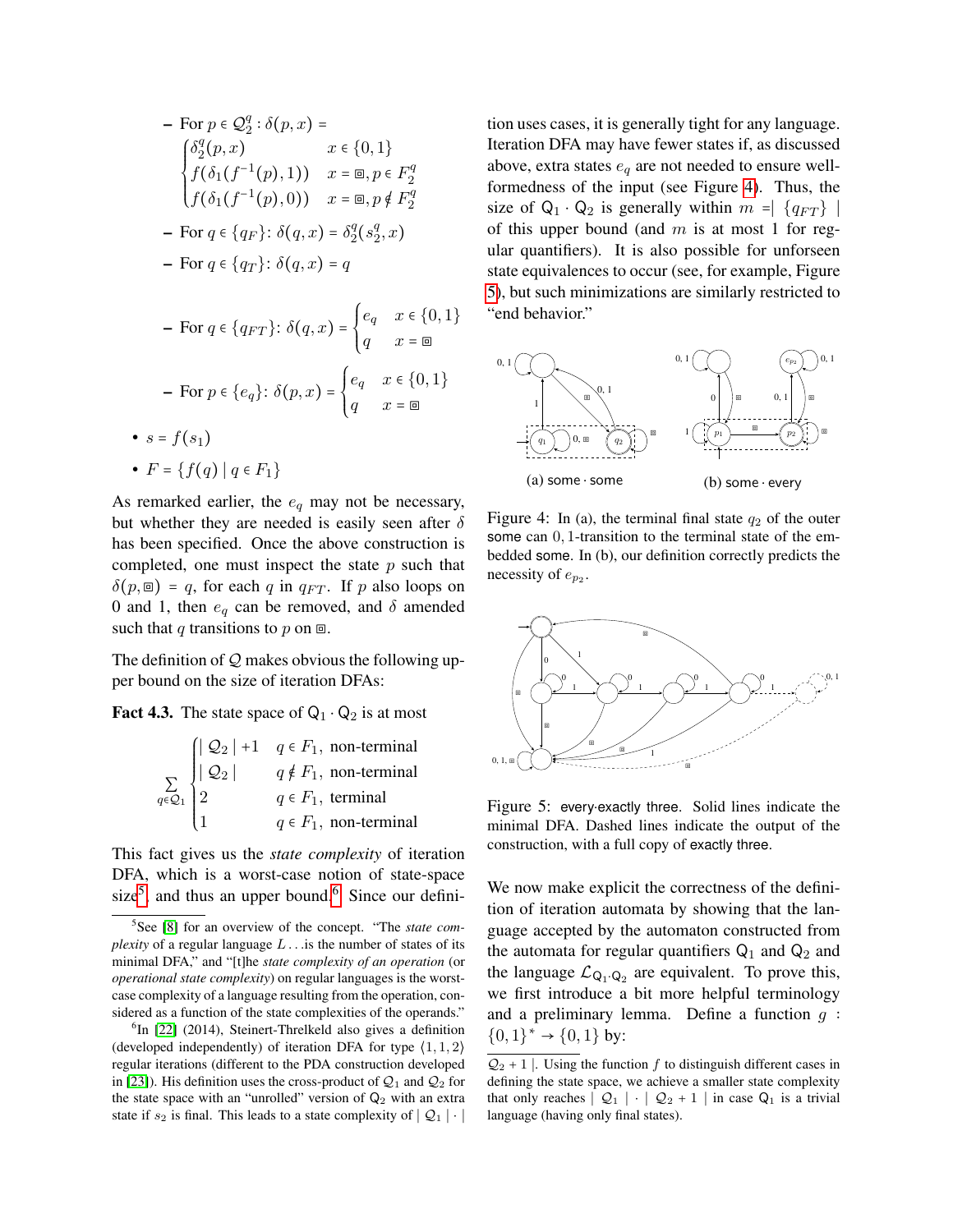$$
g(w) = \begin{cases} 0 & w \notin \mathcal{L}_{\mathsf{Q}_2} \\ 1 & w \in \mathcal{L}_{\mathsf{Q}_2} \end{cases}
$$

so g is the characteristic function of  $\mathcal{L}_{Q_2}$ , and let  $g'(w) = g(w_i)_{i \leq \#_{\mathcal{B}}(w)}$ , where  $w \in (w_i)^\ast$ . For example, letting  $\mathsf{Q}_2$  = every, we can calculate  $g'(111 \boxplus$  $101\text{ m}$ ) =  $q(111)q(101)$  = 10.

Using q and the function f from Definition [4.1,](#page-6-2) in the following lemma we prove the intuition grounding our construction in the first place: that transitions on words in the language of  $\mathsf{Q}_2$  and its complement in  $Q_1 \cdot Q_2$  are somehow equivalent to transitions on 1's and 0's in  $Q_1$ . See Figure [6](#page-8-1) for an illustration of this idea. Given this correspondence, the desired result will be easy to see.

<span id="page-8-2"></span>**Lemma 4.4.** For  $w_i \in \{0, 1\}$  and  $p = f(q)$  for some  $q \in \mathcal{Q}_1$ ,  $\delta(p, w_i \mathbf{r}) = f(\delta_1(f^{-1}(p), g(w_i)))$ . This means that the state  $Q_1 \cdot Q_2$  reaches from p reading  $w_i$ <sup> $\equiv$ </sup> is the result of applying f to the state that  $Q_1$ reaches from  $f^{-1}(p)$  reading  $g(w_i)$ .

<span id="page-8-1"></span>

Figure 6: Diagram for Lemma [4.4](#page-8-2)

*Proof.* There are four cases to consider, depending on what kind of state  $p$  is:

- $(i)$   $s_2^q$ <sup>q</sup>: Suppose  $w_i \in \mathcal{L}_{Q_2}$ . Then  $\delta(s_2^q)$  $_2^q, w_i) = p$ where  $p \in F_2^q$  $\delta^q_2$ , and  $\delta(p, \mathbf{r}) = f(\delta_1(q, 1)),$ which is precisely  $f(\delta_q(f^{-1}(s_2^q)))$  $_{2}^{q}), g(w_{i})))$ . The case for  $w_i \notin L_2$  is symmetric.
- (ii)  $q_F$ : Suppose  $w_i \neq \epsilon$ , so  $w_i = xw'_i$  where  $x \in \{0, 1\}$ . Then  $\delta(q_F, x) \in \mathcal{Q}_2^q$  $\frac{q}{2}$ , and this collapses to case (i). Suppose  $w_i = \epsilon$ , and  $\epsilon \in \mathcal{L}_{Q_2}$ , so  $g(w_i) = 1$ . Then  $\delta(q_F, \mathbf{r}) = \delta(s_2^q)$  $\binom{q}{2}, \boxplus$ ) =  $f(\delta_1(q, 1))$ , since  $s_2^q$  $\frac{q}{2} \in F_2^q$  $2^q$  (and similarly if  $\epsilon\notin\mathcal{L}_{\mathsf{Q}_2}$ ).
- (iii)  $q_{FT}$ : Since  $q = f^{-1}(q_{FT})$  is terminal,  $\delta_1(q, g(w_i)) = q$ . If  $w_i = \epsilon$ , then  $\delta(q_{FT}, \square) =$

 $q_{FT} = f(q)$ . If not, then  $\delta(q_{FT}, w_i) = e_q$ , and  $\delta(e_q, \mathbf{r}) = q_{FT} = f(q).$ 

(iv)  $q_T$ : Again,  $q = f^{-1}(q_T)$  is terminal, so  $\delta_1(q, q(w_i)) = q$ , and  $\delta(q_T, w_i \square) = q_T = f(q)$ .  $\Box$ 

<span id="page-8-4"></span>**Theorem 4.5.** The language accepted by  $Q_1 \cdot Q_2$  is  $\mathcal{L}_{\mathsf{Q}_1 \cdot \mathsf{Q}_2}$ .

*Proof.* It follows from Lemma [4.4](#page-8-2) that if  $w$  is a string of the form  $(w_i \boxdot)^*,$  Q<sub>1</sub>  $\cdot$  Q<sub>2</sub> accepts w visiting a sequence of states  $s_2^{s_1}q_1 \cdots q_n$  (with  $q_i = f(q)$  for some  $q \in Q_1$ , and possibly repeating) if and only if  $Q_1$  accepts the string  $g'(w)$  visiting the sequence of states  $s_1 f^{-1}(q_1) \cdots f^{-1}(q_n)$ . That is,  $w \in L(\mathsf{Q}_1 \cdot \mathsf{Q}_2)$ if and only if  $g'(w) \in \mathcal{L}_{Q_1}$ . But  $g'(w) \in \mathcal{L}_{Q_1}$  if and only if  $(\#_0(g(w)), \#_1(g(w))) \in \mathcal{Q}_1^c$ , if and only if, by definition,  $(|\{w_i:w_i \notin \mathcal{L}_{\mathsf{Q}_2}\}|,|\{w_i:w_i\in$  $\mathcal{L}_{Q_2}$  |  $) \in Q_1^c$ , which is the definition of membership for  $\mathcal{L}_{\mathsf{Q}_1\cdot\mathsf{Q}_2}$ .

### 5 Closure of DCFLs under Iteration

Now, it is natural and relevant to ask whether *deterministic* context-free quantifier languages, identified recently by Kanazawa [\[11\]](#page-14-4), are closed under iteration. In this section we answer this open question in the affirmative.<sup>[7](#page-8-3)</sup> The result is not obvious since DCFLs do not enjoy general substitution closure.

First we establish a sort of normal form for DPDA that is necessary to preserve determinism in the resulting iteration automaton.

<span id="page-8-0"></span>Lemma 5.1. For every DPDA P recognizing some  $\mathcal{L}_{\mathsf{Q}}$  that is the language of a deterministic contextfree type  $\langle 1,1 \rangle$  quantifier Q, there is a DPDA  $P'$ with the following properties:

<span id="page-8-3"></span>This closure result was announced independently by Shane Steinert-Threlkeld and a proof sketch appears in [\[22\]](#page-15-9), however, it indicates that the DPDA construction proceeds similarly to the DFA case. Since simply complementing the accepting states of a given DPDA may not result in the correct behavior (as it may continue to transition between accepting and rejecting states after reading the input), the correctness of our definitions in this section relies on the modifications described in Lemma [5.1.](#page-8-0) The cases are not necessarily similar (that is, we can not necessarily use a single DPDA  $Q_2$  to decide if  $w \in L_{Q_2}$  or  $w \in L_{\neg Q_2}$ ) without the kind of normal form for DPDA we describe here.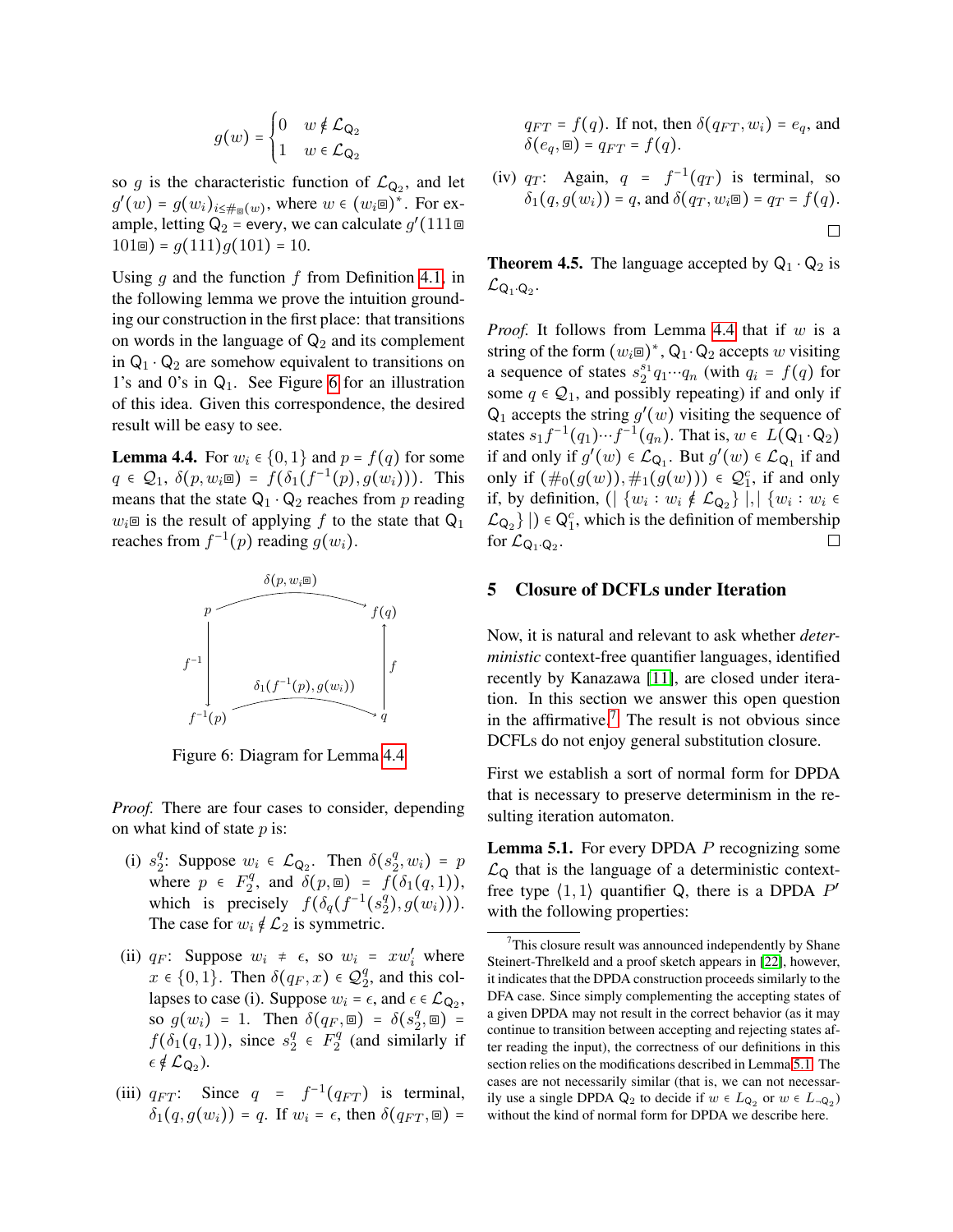- 1.  $P'$  has a single accept state  $q_{\text{accept}}$  such that  $(q_0, w\mathbf{=} \infty, \epsilon) \overset{*}{\vdash} (q_{\text{accept}}, \epsilon)$  if and only if  $w \in \mathcal{L}_{\mathsf{Q}}$
- 2. P' has a state  $q_{\text{reject}}$  such that  $(q_0, w\mathbb{E}, \epsilon) \stackrel{*}{\vdash}$  $(q_{\text{reiect}}, \epsilon)$  if and only if  $w \in \mathcal{L}_{\neg \mathsf{Q}}$

That is, given  $P$  recognizing the language of  $Q$ , we can construct another DPDA that in a sense recognizes both  $Q$  and  $\neg Q$  by empty stack given an endmarker.

*Proof.* This follows from the complementation closure of DCFL and the ability to recognize the end of the string. The original DPDA may enter both final and non-final states via  $\epsilon$  moves after the last symbol, so inverting final and non-final states is insufficient to construct the complement. The key is to identify a set of reading states R without  $\epsilon$  moves and a new set of final states  $F$  contained in  $R$  such that  $R - F$  is accepting for the complement of P. Then add a new accept state  $q_{\text{accept}}$  and modify the transition function such that the automaton empties its stack and goes to  $q_{\text{accept}}$  if it enters a state in  $F$  after reading  $\Xi$ , satisfying (1). We do the same for a new state  $q_{\text{reject}}$  and  $R - F$ , satisfying (2).  $\Box$ 



Figure 7: End result of DPDA modification according to Lemma [5.1](#page-8-0)

Now we can demonstrate the following with a proof by automata<sup>[8](#page-9-0)</sup>:

Theorem 5.2. Deterministic context-free languages are closed under quantifier iteration.<sup>[9](#page-9-1)</sup>

Recall that we use the notation  $\langle q, x, \alpha, \beta, q' \rangle$  for  $\delta(q, x, \alpha) = (q', \beta)$  for (D)PDA.

<span id="page-9-2"></span>**Definition 5.3.** Let  $Q_1 = (Q_1, \Sigma_1, \Gamma_1, \delta_1, s_1, F_1)$ be any DPDA recognizing a deterministic contextfree quantifier language  $\mathcal{L}_{Q_1}$ . Let  $Q_2$  =  $(Q_2, \Sigma_2, \Gamma_2, \delta_2, s_2, q_{\text{accept}}, q_{\text{reject}})$  be a DPDA modified according to Lemma [5.1](#page-8-0) recognizing an endmarked deterministic context-free quantifier language  $\mathcal{L}_{Q_2}$ . Define the iteration DPDA  $Q_1 \cdot Q_2$  by:

- $Q = Q_1 \cup Q_2$
- $\Sigma = \Sigma_1 \cup \Sigma_2$
- $\Gamma = \Gamma_1 \cup \Gamma_2 \cup Q_1$
- $\delta = \frac{1}{\delta_2}$  $\delta_2$  (1)  $\cup\{\langle q,\epsilon,\alpha,\beta,q'\rangle:\langle q,\epsilon,\alpha,\beta,q'\rangle\in\delta_1\}$  (2)  $\cup$ { $\langle q, \epsilon, \alpha, q\alpha, s_2 \rangle$  :  $(q, x, \alpha)$   $\in$  dom $(\delta_1)$  (3) and  $x \in \{0, 1\}$  $\cup\{\langle q_{\text{\tiny accept}},\epsilon,q\alpha,\beta,q'\rangle:\langle q,1,\alpha,\beta,q'\rangle\in\delta_1\}$  (4)  $\cup\{\langle q_\text{reject}, \epsilon, q\alpha, \beta, q'\rangle: \langle q, 0, \alpha, \beta, q'\rangle \in \delta_1\}$  (5) •  $s = s_1$
- $F = F_1$

We take the states of  $Q_1$  and the states of  $Q_2$  and connect them in the following way: for every transition in  $\delta_1$  in which some state q reads a symbol, we replace that transition with an  $\epsilon$  transition to the start state of  $Q_2$  and push q to the stack. Thus all subwords  $w_i \equiv$  of the input are processed by  $Q_2$ ; in any case,  $Q_2$  empties its stack up to q and ends up in one of  $q_{\text{accept}}$  or  $q_{\text{reject}}$ , and transitions back into  $Q_1$ —with the new state and new stack contents decided by  $q$ .

Of course, natural language iterations often involve a mixture of regular and context-free quantifiers:

- (i) *A third of the students answered every question correctly.*
- (ii) *Fewer than five students attended more than half of the presentations.*

Since REG⊂DCFL, every DFA can be converted to an equivalent DPDA with no stack manipulation, so the above definition is general enough to accommodate the case that one or both of the input automata are DFA.

<span id="page-9-0"></span><sup>&</sup>lt;sup>8</sup>An alternative proof via iterated grammars and the DK-test (see [\[15\]](#page-15-10) and [\[21\]](#page-15-7)) is also presented in [\[17\]](#page-15-8)

<span id="page-9-1"></span><sup>&</sup>lt;sup>9</sup>Note that, though we state this proof in terms of quantifier languages, it applies to the "quantifier iteration" of any two binary DPDA-recognizable languages.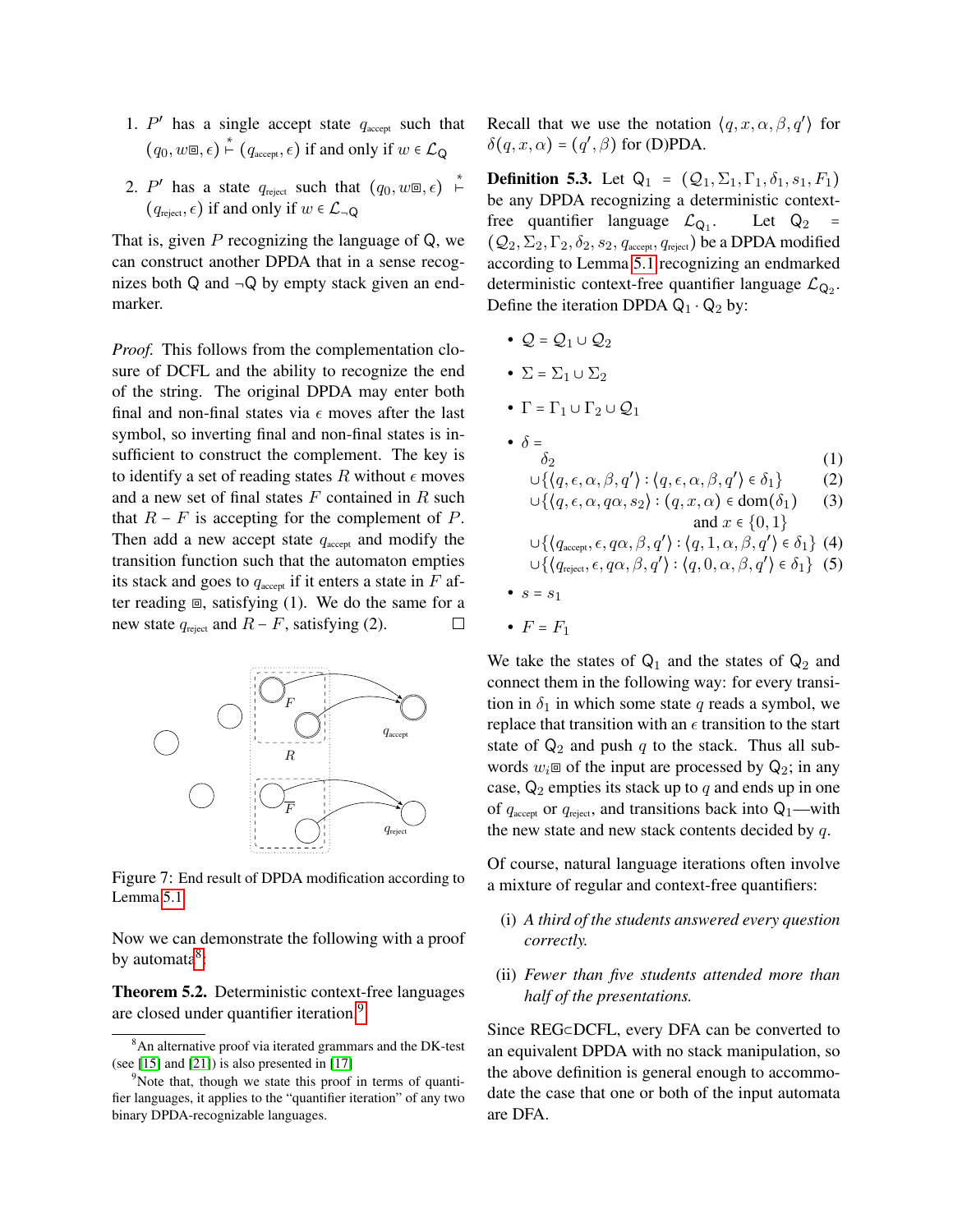**Claim 5.4.** The automaton  $Q_1 \cdot Q_2$  yielded by Definition [5.3](#page-9-2) is deterministic.

*Proof.* First we show this holds when both  $Q_1$  and  $Q_2$  are DPDA. We show there is only one move per configuration in  $\delta$  by examining each part (1)-(5) of the definition:

- (1)  $\delta_2$  has at most one move per configuration.
- (2)  $\delta_1$  has at most one move per configuration.
- (3) A transition of this type is added if q has  $0,1$ moves in  $\delta_1$  with  $\alpha$  on the stack. This means q does not have an  $\epsilon$  move with  $\alpha$  on the stack in  $\delta_1$  (or a transition with both  $\epsilon$  input and stack). Thus, replacing 0,1 with  $\epsilon$  with  $\alpha$  on the stack leaves q with one choice in  $\delta$ .
- (4) In  $\delta_2$ ,  $q_{\text{accept}}$  has no moves by construction, and  $\delta_1$  is deterministic, so there is exactly one move in  $\delta$  for configuration  $(p, \epsilon, q\alpha)$ .
- (5) The same argument in (4) applies for  $q_{\text{reject}}$ .

 $\Box$ 

To see the correctness of this definition, we again prove a lemma relating transitions on ⧈-ended words in  $Q_1 \cdot Q_2$  to transitions on individual symbols in  $Q_1$ .

**Lemma 5.5.** Let  $q$  be the characteristic function of  $\mathcal{L}_{\mathsf{Q}_2}$ . For  $w_i \in \{0,1\}^*$  and  $q \in \mathcal{Q}_1$ ,  $\delta(q, w_i \mathsf{m}, \alpha)$  =  $\delta_1(q,g(w_i),\alpha)$ .

*Proof.* Let  $Q_1$ ,  $Q_2$  both be DPDA. Assume w.l.o.g. that q has 0,1-transitions in  $\delta_1$  (otherwise there is an  $\epsilon$ -transition to some  $q'$ , in both  $\delta_1$  and  $\delta_2$ , with the same effect on the stack (2)). Then in  $\delta$ , q has an  $\epsilon$ move to  $s_2$  with q pushed to the stack (3). Since q is not in  $\Gamma_2$ , this is effectively an empty stack to  $\delta_2$ , so by (1) and Lemma [5.1](#page-8-0) we have that  $\delta(s_2, w_i \square, q\alpha)$ goes to  $(q_{\text{accept}}, q\alpha)$  if  $g(w_i) = 1$  or  $(q_{\text{reject}}, q\alpha)$  if  $g(w_i) = 0$ . By (4) and (5), there is an  $\epsilon$ -move to  $\delta_1(q, g(w_i), \alpha)$ .  $\Box$ 

Theorem 5.6. The language accepted by the DPDA  $Q_1 \cdot Q_2$  is  $\mathcal{L}_{Q_1 \cdot Q_2}$ .

*Proof.* Given the above lemma, the proof is very similar to that of Theorem [4.5](#page-8-4)  $\Box$ 

### 6 Frege Boundary

Iterations represent a kind of default, the 'bread and butter' of multiple quantification in natural language, hence a popular proposal, so-called Frege's Thesis: *All polyadic quantification in natural language is iterated monadic quantification.* The Frege boundary demarcates the line between reducible and irreducible polyadic quantifiers. Historically, when proposing the boundary, Van Benthem [\[3\]](#page-14-8) referred to Frege, who introduced the familiar notion of quantification to modern logic. Frege was also the first to give a satisfactory analysis of multiple quantification, by simply taking every instance of multiple quantification to be an iteration. Van Benthem calls this 'solving the problem by ignoring it'—since within this view we can preemptively give an account of any polyadic quantifier in terms of simple monadic quantifiers. Thus, those polyadic quantifiers that can be analyzed as iterations of monadic quantifiers are deemed *reducible*, or simply *Fregean*. Those that can be given no such analysis are *irreducible* or *non-Fregean*, and may be considered *genuinely polyadic*.

 $(Q_1 \cdot Q_2)(A, B, R)$  is simply  $Q_1aQ_2bR(a, b)$ , and thus iteration is *monadically definable*: this is the sense in which the lift is not taken to be genuinely polyadic. The other lifts, for instance, cumulation and constructions containing *same* and *different* are generally not reducible to iterations. But how we can characterize the Frege boundary? What makes a quantifier non-Fregean?

#### 6.1 Classic Characterization Results

Let us start with a definition to systematize the above discussion:

**Definition 6.1.** Let us call a type (2) quantifier *Fregean* if it is an iteration of monadic quantifiers (or a Boolean combination thereof). We say a quantifier 'lies beyond the Frege boundary' if it is not Fregean.

We proceed historically, starting with the first characterization:

Theorem 6.2 ([\[3\]](#page-14-8)). On any finite universe, a binary quantifier Q is a *right complex* (a Boolean combina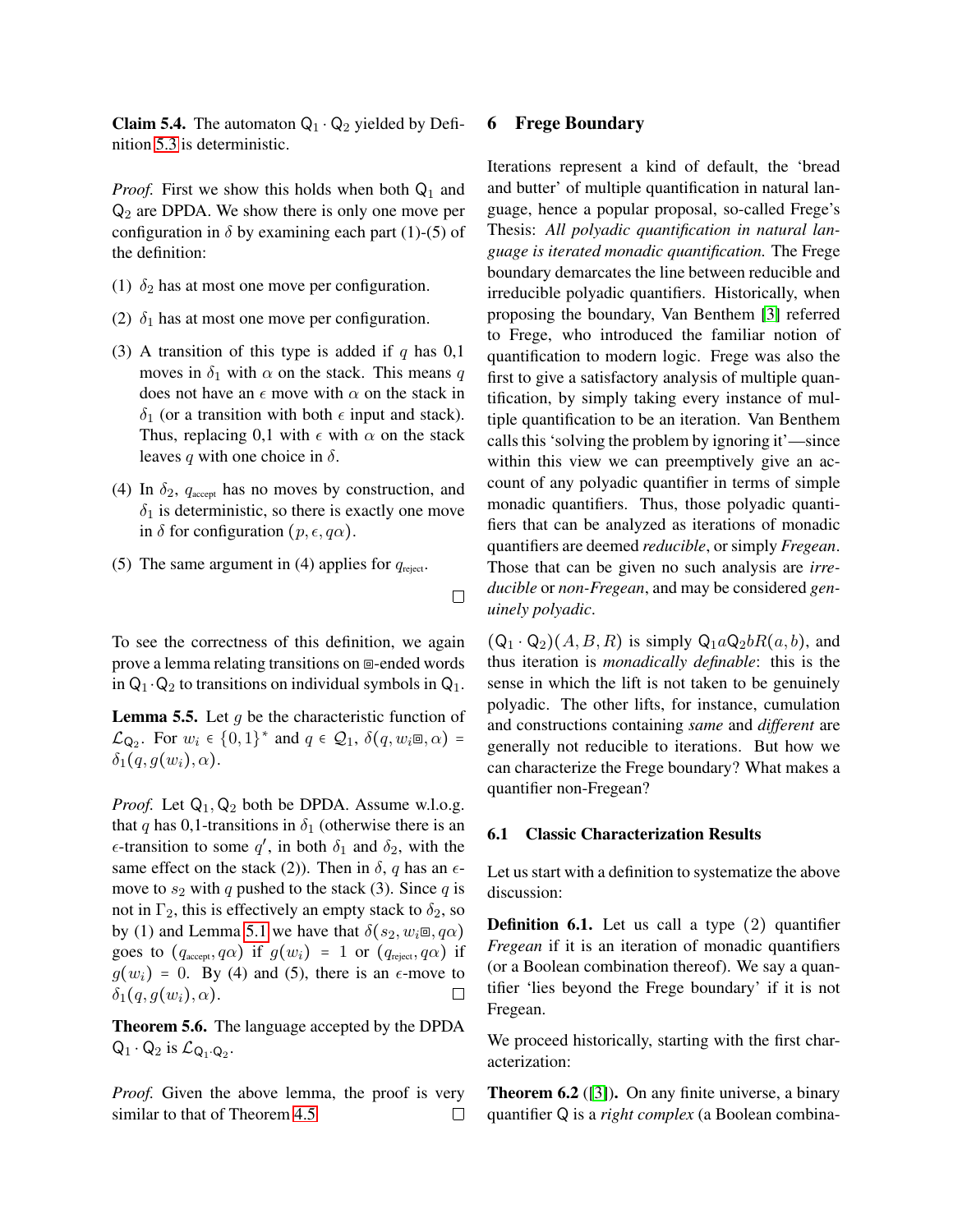tion of iterations) if and only if it is both logical and right-oriented.

A quantifier is logical if it is closed under permutations of individuals:  $R \in \mathbb{Q}$  if and only if any  $\pi(R) \in \mathbb{Q}$ . If  $S = \pi(R)$ , we write  $S \approx R$ , and say that Q is closed under  $\approx$ . A quantifier is rightoriented if it is closed under ∼, where we write  $R \sim S$  if for all  $x$ ,  $|(R_x)| = |(S_x)|$ . This corresponds to preserving the entire arrow pattern of a relation and preserving the outgoing arrow pattern of a relation. $10$ 

[\[14\]](#page-15-11) provides a characterization that also applies to nonlogical quantifiers and relies on the interesting observation that if two reducible quantifiers behave the same on relations that are cross-products, they actually behave the same on every relation (i.e., are equivalent).

**Theorem 6.3** ([\[14\]](#page-15-11)). For reducible type  $(2)$  quantifiers  $Q$  and  $Q'$ ,  $Q = Q'$  if and only if for all subsets  $A, B$  of  $M, Q(A \times B) = Q'(A \times B)$ .

The following equivalent statement of the theorem provides a test for reducibility: if  $Q(A \times B)$  =  $Q'(A \times B)$  for all  $A, B \in \mathcal{P}(M)$ , and we know  $Q' = Q_1 \cdot Q_2$ , then Q is reducible if and only if  $Q = Q_1 \cdot Q_2$ .

Dekker then generalizes this to quantifiers of arbitrary arity:

**Theorem 6.4** ([\[6\]](#page-14-9)). For type  $(n)$  quantifiers Q and  $Q'$  that are *n*-reducible,  $Q = Q'$  if and only if for all subsets  $A_1, \ldots, A_n$  of M,  $\mathsf{Q}(A_1 \times \cdots \times A_n)$  =  $\mathsf{Q}^{\prime}(A_1 \times \cdots \times A_n).$ 

Therefore,  $Q$  and  $Q'$  have the same behavior on cross-products and  $Q'$  is reducible, thus  $Q$  is reducible only if it equals  $Q'$ .

Dekker also defines Q to be *invariant for sets in products* if  $\mathsf{Q}(A_1 \times \cdots \times A_n)$  and  $\mathsf{Q}(A'_1 \times \cdots \times A'_n)$ imply  $Q(A_1 \times \cdots \times A_i' \times \cdots \times A_n)$  and shows Q is invariant for sets if and only if it is product equivalent to some  $Q' = Q_1 \circ \cdots \circ Q_n$ .<sup>[11](#page-11-1)</sup> Furthermore, the proof actually constructs the  $Q_i$ , widening the

applicability of the Keenan-style reducibility test by removing the problem that 'maybe one has not tried hard enough' to find the product-equivalent iteration for comparison.

Example 6.5. Consider the sentence *Every professor wrote the same number of recommendation letters*, formalized as (every<sup>P</sup>, *same number*<sup>L</sup>)(W). This is product-equivalent to  $({\mathsf{every}}^P\!\cdot\!{\mathsf{every}}^L)(W),$ since when  $W$  is a cross-product relation, every  $p$ is always connected to every  $l$ , and thus incidentally every  $p$  is connected to the same number of  $l$ . Since these quantifiers are not the same (take a model in which every  $p$  is connected to the same number of l, but  $|W_p|$  <  $|L|$ ), (every, *same number*) is not reducible to *any* two unary quantifiers.

Other examples of non-Fregean quantifiers include:

- Reflexives (The type (2) quantifier consisting of all reflexive binary relations is not Fregean.), e.g.:
	- 1. Every student is enjoying him/herself.
	- 2. Every company advertises itself.
- Different/different [\[14\]](#page-15-11), e.g.:
	- 1. Different students answered different questions.
	- 2. Truth-conditions:

 $\forall a \neq b \in \text{students}: \text{ answered}_{(a)} \neq \text{ answered}_{(b)}.$ 

- Dependent comparatives [\[12\]](#page-14-10), e.g.:
	- 1. A certain number of professors read a much larger number of grad school applications.
	- 2. Truth-conditions:

∣dom(read)∩professors∣ < ∣ran(read)∩applications∣.

• Branching, resumption, cumulatives, Ramseys (see the following chapter for discussion)

<span id="page-11-0"></span><sup>10</sup>Van Benthem's theorem holds for *local* (on a particular finite universe) definability, but can be used to refute definability on *any* universe [\[26\]](#page-15-12).

<span id="page-11-1"></span><sup>&</sup>lt;sup>11</sup>We can not find a natural language example where this is useful, but it is needed to show that the property of a relation being symmetric, which is product-equivalent to no iteration, is not reducible.  $A \times A$  and  $B \times B$  are symmetric, but neither of  $A \times B$  nor  $B \times A$  is [\[6\]](#page-14-9).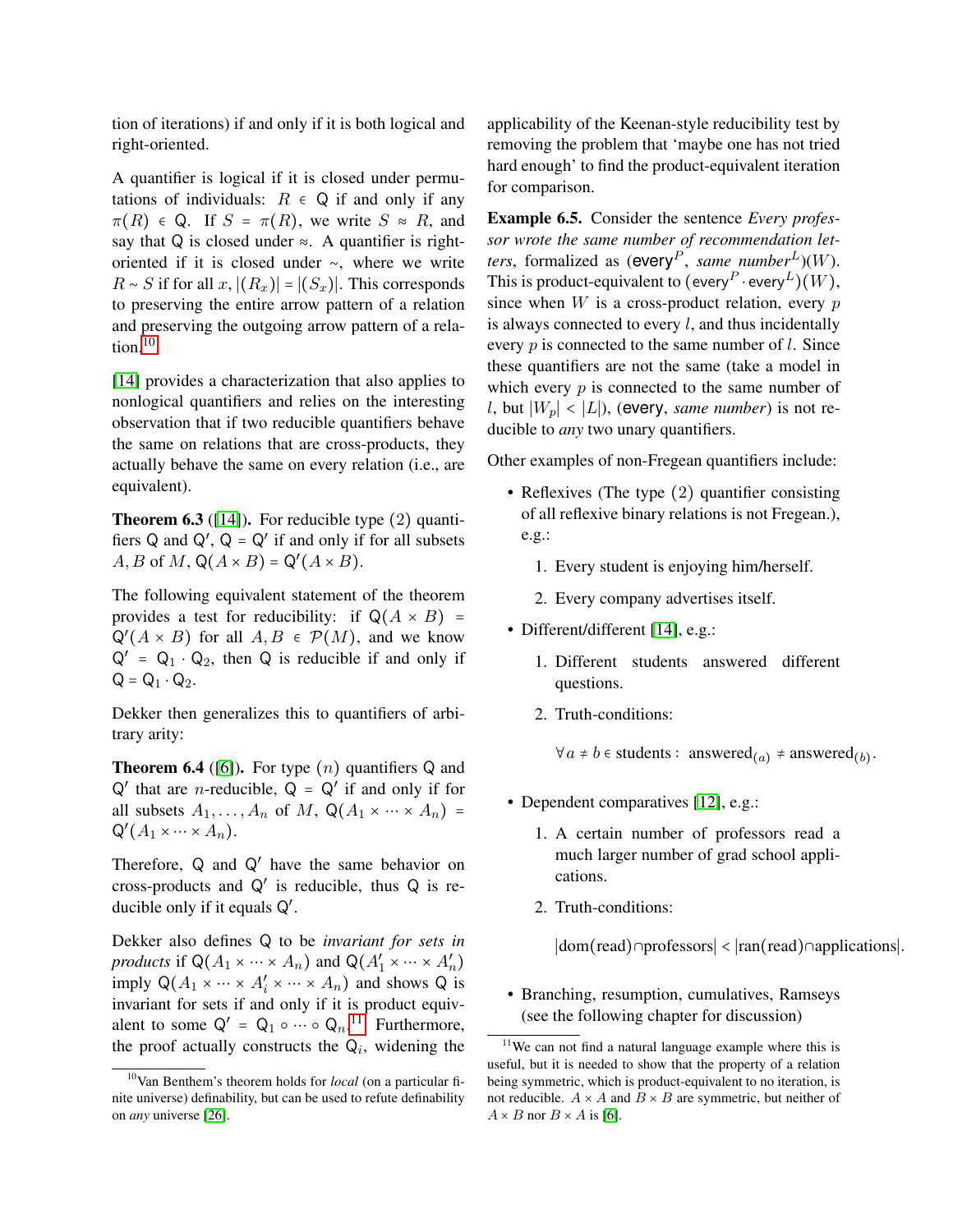Dekker nicely sums up what cross-product characterizations tell us about iterations:

Not only is this a new and welcome generalization, it also gives some insight into the intimate relation between  $(n)$ reducible type  $\langle n \rangle$  quantifiers and *n*-ary product relations. If type  $\langle n \rangle$  quantifier  $F^n$  is  $(n)$ -reducible...then  $F^n$  is satisfied by  $\mathcal{Q}_1 \times \cdots \times \mathcal{Q}_n$  iff each composing  $f_i$  is satisfied by  $\mathcal{Q}_i$  [\[6\]](#page-14-9).

Jan van Eijck [\[7\]](#page-14-11) introduces the notion of  $(m, n)$ reducibility, making it possible to say something about polyadic quantifiers of type  $(m + n)$  that are not fully  $(m + n)$ -reducible.

**Definition 6.6.** Q of type  $(m, n)$  is  $(m, n)$ reducible if there are  $Q_1$  and  $Q_2$  of types  $(m)$  and  $(n)$  such that  $Q = Q_1 \cdot Q_2$ .

Van Eijck also defines the corresponding notions of reducibility equivalence and invariance for sets in products. The striking consequence of generalizing reducibility is the existence of a diamond property and normal form for quantifiers, meaning reducibility is confluent: if a quantifier reduces to two different iterations, these reducts must have a common further decomposition. If Q of type  $(m+n)$  reduces both to  $\mathsf{Q}_1 \cdot \mathsf{Q}_2$  (of types  $(m)$  and  $(n)$ ) and to  $\mathsf{Q}'_1 \cdot \mathsf{Q}'_2$ (of types  $(m')$  and  $(m + n - m')$ ), then there exists  $Q_3$  (of type  $(m'-m)$ ) such that  $Q = Q_1 \cdot Q_3 \cdot Q'_2$ .



Figure 8: Van Eijck's diamond property.

Example 6.7. Consider the sentence *Every teacher assigned different students different problems* analyzed as the type  $\langle 3 \rangle$  quantifier (every<sup>T</sup>, *different*<sup>S</sup>, *different*<sup>P</sup> ) applied to the *assign* relation, and let 0 denote the unary quantifier that is false of every set. By Dekker's results we can see this is not fully 3 reducible, since it is equivalent to every  $\cdot$  0  $\cdot$  0 on

cross-products (i.e., it is true of no cross-product), but obviously is not generally equal to every  $\cdot$  0  $\cdot$  0, since we can construct non-cross-product relations on which it *is* true. However, by van Eijck's results we can also state a positive result, that it is in fact (1, 2)-reducible, equivalent to every⋅(*different*, *different*). Further, we know it cannot also be  $(2, 1)$ reducible to some type (2)  $Q_1$  and type (1)  $Q_2$ , or else by the diamond property there would exist some type (1)  $Q_3$  making it 3-reducible to every  $\cdot Q_3 \cdot Q_2$ , a contradiction.

# 6.2 The Frege Boundary and The Chomsky Hierarchy?

The above discussion on the characterization of the Frege boundary was initiated around the time the semantic automata were introduced. However, surprisingly these two perspectives have not been in much contact and there is still a major unanswered question: Where is the Frege boundary located in the Chomsky hierarchy? One could argue that irreducible languages are at least non-context-free assuming that for the language of a non-Fregean quantifier to even make sense the subwords (between ⧈) must all have the same length. A simple pumping lemma argument demonstrates that no language with an arbitrary number of equal-length subwords is context-free. [\[17\]](#page-15-8)

Looking at the problem from a somewhat different perspective, we saw a number of characterization results of the Frege boundary. So the question naturally arises: is the characterization of the Frege boundary *effective*? That is, given an arbitrary type (2) quantifier, can one effectively decide whether or not it is an iteration? The computational perspective allows us to ask this question as: given a language  $L \subseteq \{0, 1, \mathbb{R}\},$  is it decidable whether or not there are languages  $L_1$  and  $L_2$  such that  $L = L_1 \cdot L_2$ ? (Recall Definition [3.3.](#page-4-1)) Steinert-Threlkeld [\[22\]](#page-15-9) studies this problem and gives some partial answers, however, it seems like the conceptual challenge of proving a general result is still open. For instance, he shows that if  $L \subseteq \{0,1,\text{m}\}^*$  is a regular language then it is decidable whether there are regular languages  $L_1, L_2$  in  $\{0, 1\}$  such that  $L = L_1 \cdot L_2$ . He shows that the answer is positive in case of the reg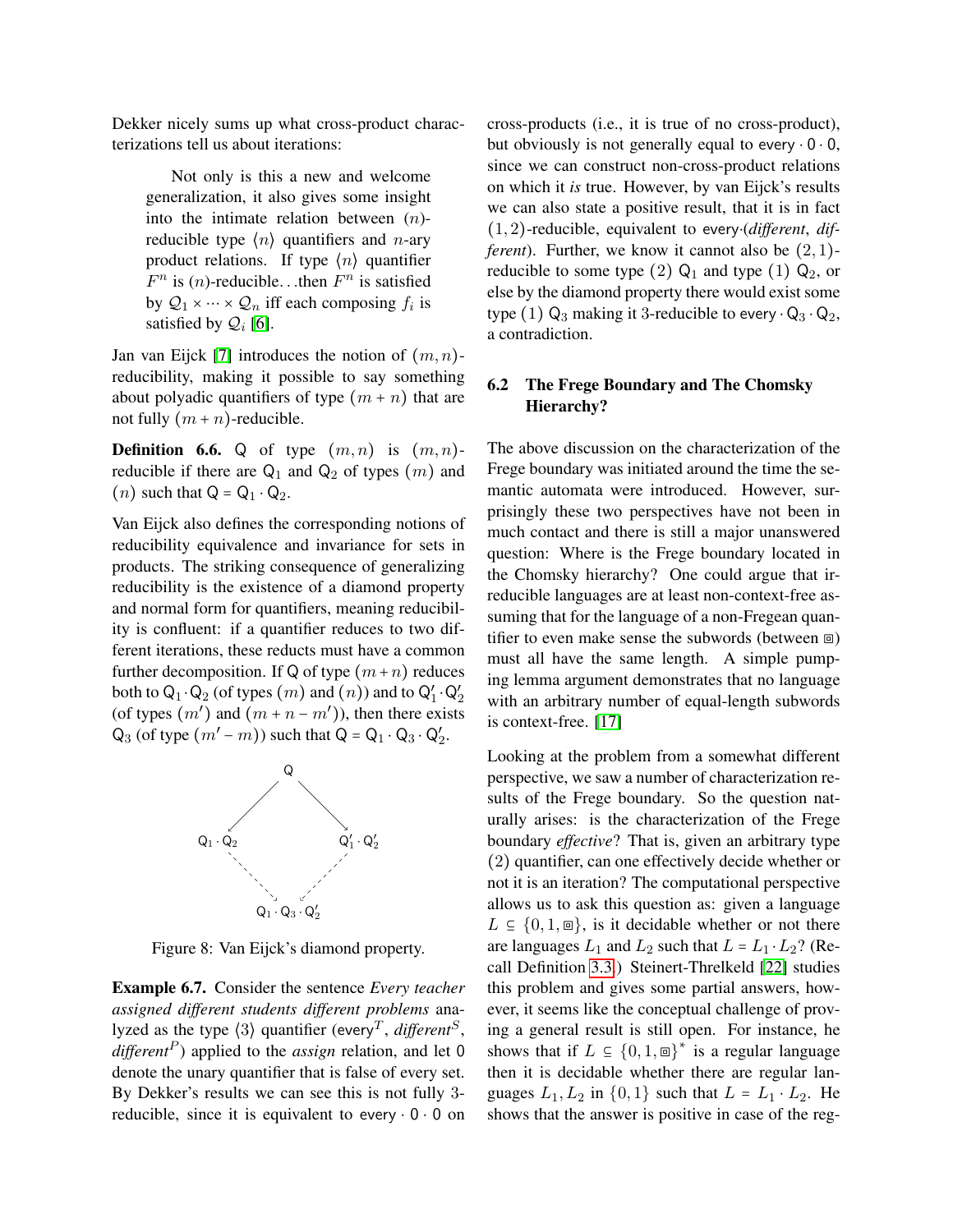ular quantifiers:

**Theorem 6.8** ([\[22\]](#page-15-9)). Let  $L \subseteq \{0, 1, \text{m}\}^*$  be a regular language. Then it is decidable whether there are regular languages  $L_1, L_2$  in  $\{0, 1\}$  such that  $L = L_1 \cdot L_2$ .

The main obstacle to prove the decidability of iteration for context-free languages is that language equality is undecidable. This leads to the following conjecture: It is undecidable whether a given context-free language L in  $\{0, 1, \square\}$  is an iteration of two context-free languages in  $\{0, 1\}$ . However, as a corollary of Theorem [3.6](#page-4-2) we have:

Corollary 6.9. It is decidable whether a given deterministic context-free language in  $\{0, 1, \square\}$  is an iteration.

This discussion shows that the interaction between quantifiers and automata raises new and interesting questions in both domains (i.e., formal language theory and generalized quantifier theory). But there's a lot more to be done if we want to find a genuinely automata-theoretic characterization of the Frege boundary. Also, irreducible languages will come in different levels of difficulty. How can we further stratify languages of irreducible polyadic quantifiers in terms of the Chomsky hierarchy? Right now it seems that to make some progress on these issues one needs find suitable automata/language models and suitable representations (translation functions) [\[17,](#page-15-8) [22\]](#page-15-9). In other words, the following questions arise: Are there ways of representing models that are more appropriate to recognizing irreducible quantifiers? How would the languages of specific quantifiers be affected by such extensions, and how would the Frege boundary move up or down the Chomsky hierarchy as a result? And finally, we know hardly anything about the cognitive reality of the Frege boundary.

### 7 Conclusions

In the paper we have investigated semantic automata for polyadic quantifiers, extending recent results on quantifier iterations. First of all, we have given a new proof that regular and context-free languages are closed under quantifier iterations. Our proof emphasizes the explicit link between quantifier iteration and the standard concept of substitution known from formal language theory. Then we have proposed an explicit construction for minimal iteration DFA. Furthermore, we have provided a construction for the quantifier iteration of DCFL, hence, solving positively a natural question whether recently identified deterministic context-free quantifiers are closed under iteration.

Natural language also teems with *genuinely* polyadic quantification [\[13\]](#page-14-12). For example, none of the following are definable as or *reducible* to the iteration of any two monadic quantifiers, and thus are beyond the so-called Frege boundary [\[3,](#page-14-8) [14\]](#page-15-11):

- 1. *Three researchers together published five papers* (Cumulation<sup>[12](#page-13-0)</sup>)
- 2. *Not all twins are friends* (Resumption)
- 3. *Six hockey players punched each other* (Reciprocal)
- 4. *Every child read the same book* (Same)
- 5. *Most villagers and most townsmen hate each other* (Branching)

Given the recent extension to iteration, a next natural pursuit is to account for different forms of irreducible quantification with semantic automata. This leads to the question of where the Frege boundary lies in the Chomsky hierarchy. Some challenges to this pursuit are discussed in [\[17\]](#page-15-8). For example, the model translation described in this paper is just one possible function that is moreover particularly wellsuited for encoding iterations, which are characterized by closure under *right-orientation*. Recall the model drawn in Figure [1:](#page-3-1) all that matters to the truth of an iteration is the *number* of outgoing arrows from each  $a \in A$ , and not *which*  $b \in B$  the arrows point to. For irreducible polyadic quantification, the identities of the individuals in the model

<span id="page-13-0"></span> $12$ Cumulation is "on the boundary," definable as a Boolean combination of iterations:  $(Q_1 \cdot \text{some})(A, B, R) \wedge (Q_2 \cdot$ some) $(B, A, R^{-1})$ . The definition suggests the new translation function, more or less concatenating a string from  $\tau_2(A, B, R)$ with a string from  $\tau_2(B, A, R^{-1})$ , and a formal automata construction and proof of REG and (D)CFL closure under cumulation is given in [\[17\]](#page-15-8).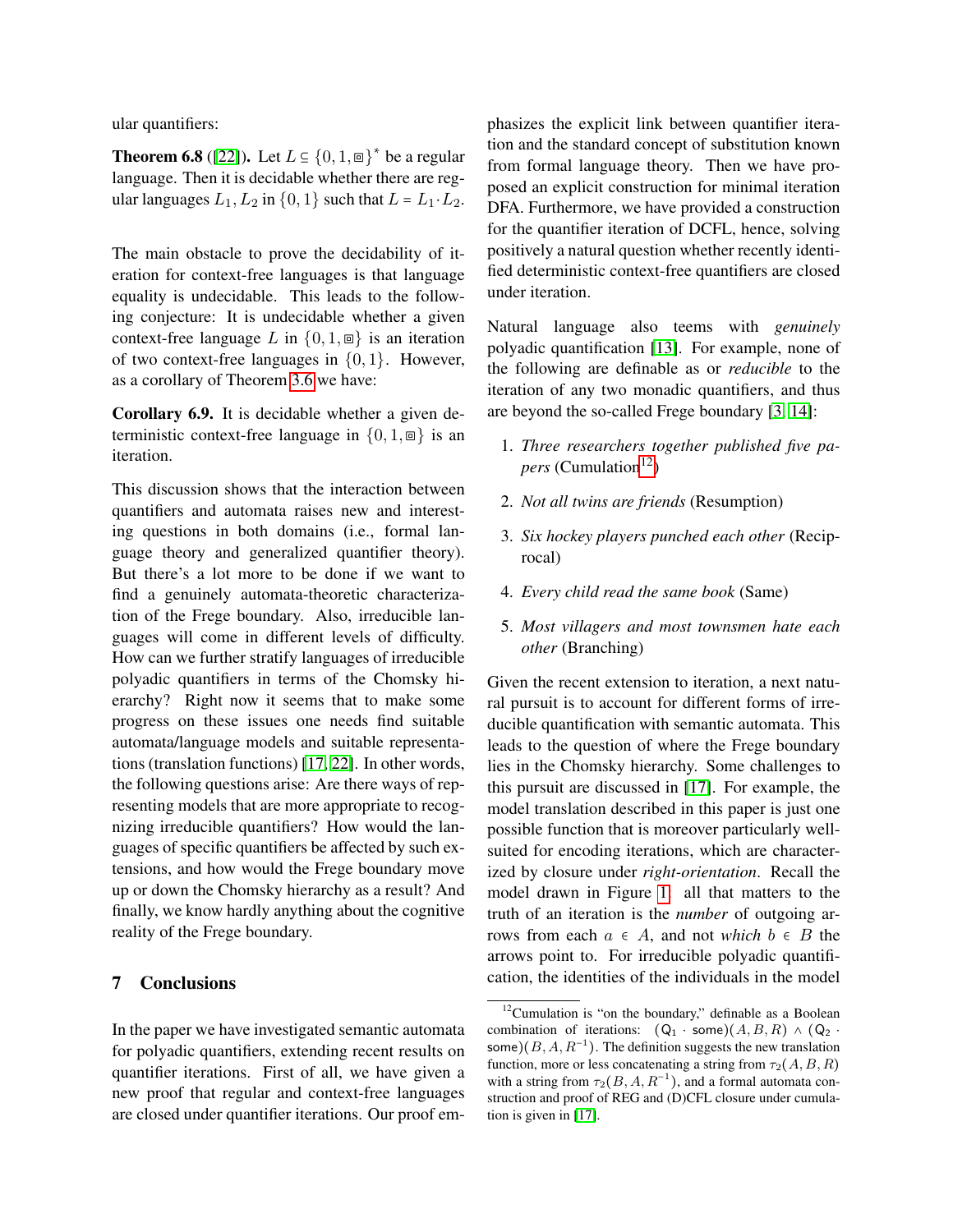somehow contribute to the truth conditions. To identify the same element in different subwords, with the given translation, requires that all subwords have the same length (so we can identify elements by their position). But this alone makes irreducible quantifier languages far too complex, and certainly not context-free.

Future work will likely need to explore different model representations to move the project of identifying semantic automata for irreducible quantifiers forward. Additionally, it may be useful to explore automata models that have some sort of back-andforth functionality, such as two-way automata, multihead and multitape automata, and automata with erasure, as a way of "having a finger on" more than one symbol in the input string at once.

The results in this paper and the possibility of future extensions also lead to many new empirical questions for cognitive modeling and formal learning theory. So far, experimentally measured difficulty in verification has neatly linked up with theoretical complexity, for both fine and more coarse-grained classifications of quantifiers.

We hope these contributions add momentum to the recent revival of interest in semantic automata, spurring further research into automata for polyadic quantifiers, and that the fruits of the algorithmic perspective on meaning may be brought to bear on practical applications related to multiquantifier constructions in natural language.

### Acknowledgments

Jakub Szymanik was supported by the The Netherlands Organisation for Scientific Research Veni Grant NWO-639-021-232.

# **References**

- <span id="page-14-5"></span>[1] Jon Barwise and Robin Cooper. Generalized quantifiers and natural language. *Linguistics and Philosophy*, 4(2):159–219, 1981.
- <span id="page-14-0"></span>[2] Johan van Benthem. *Essays in Logical Semantics*. D. Reidel Publishing Company, 1986.
- <span id="page-14-8"></span>[3] Johan van Benthem. Polyadic quantifiers. *Linguistics and Philosophy*, 12(4):437–464, 1989.
- <span id="page-14-3"></span>[4] Robin Clark. On the learnability of quantifiers. In J. van Benthem and A. ter Meulen, editors, *Handbook of Logic and Language*, chapter 20, pages 911–923. Elsevier,  $2^{nd}$  edition, 2011.
- <span id="page-14-2"></span>[5] Robin Clark and Murray Grossman. Number sense and quantifier interpretation. *Topoi*, 26(1):51–62, 2007.
- <span id="page-14-9"></span>[6] Paul Dekker. Meanwhile, within the Frege boundary. *Linguistics and Philosophy*, 26(5):547–556, 2003.
- <span id="page-14-11"></span>[7] Jan van Eijck. Normal forms for characteristic functions on n-ary relations. *Journal of Logic and Computation*, 15(2):85–98, 2005.
- <span id="page-14-7"></span>[8] Yuan Gao, Nelma Moreira, Rogério Reis, and Sheng Yu. A review on state complexity of individual operations. Technical report, Universidade do Porto, Technical Report Series DCC-2011-08, Version 1.1 (September 2012), [http://www.dcc.fc.up.pt/](http://www. dcc. fc. up. pt/Pubs) [Pubs](http://www. dcc. fc. up. pt/Pubs), 2012.
- <span id="page-14-1"></span>[9] Nina Gierasimcauk. The problem of learning the semantics of quantifiers. *Lecture Notes in Computer Science*, 4363:117–126, 2007.
- <span id="page-14-6"></span>[10] John E. Hopcroft, Rajeev Motwani, and Jeffrey D. Ullman. *Introduction to Automata Theory, Languages, and Computation*. Addison-Wesley,  $2^{nd}$  edition, 2001.
- <span id="page-14-4"></span>[11] Makoto Kanazawa. Monadic quantifiers recognized by deterministic pushdown automata. In *Proceedings of the 19*th *Amsterdam Colloquium*, pages 139–146, 2013.
- <span id="page-14-10"></span>[12] E. Keenan. Further beyond the Frege boundary. In J. van der Does and J. van Eijck, editors, *Quantifiers, Logic, and Language*, CSLI Lecture Notes, pages 179–201. Stanford University, California, 1996.
- <span id="page-14-12"></span>[13] Edward L Keenan. Unreducible n-ary quantifiers in natural language. In Peter Gärdenfors, editor, *Generalized Quantifiers: Linguistic and Logical Approaches*, pages 109–150. D. Reidel Publishing Company, 1987.